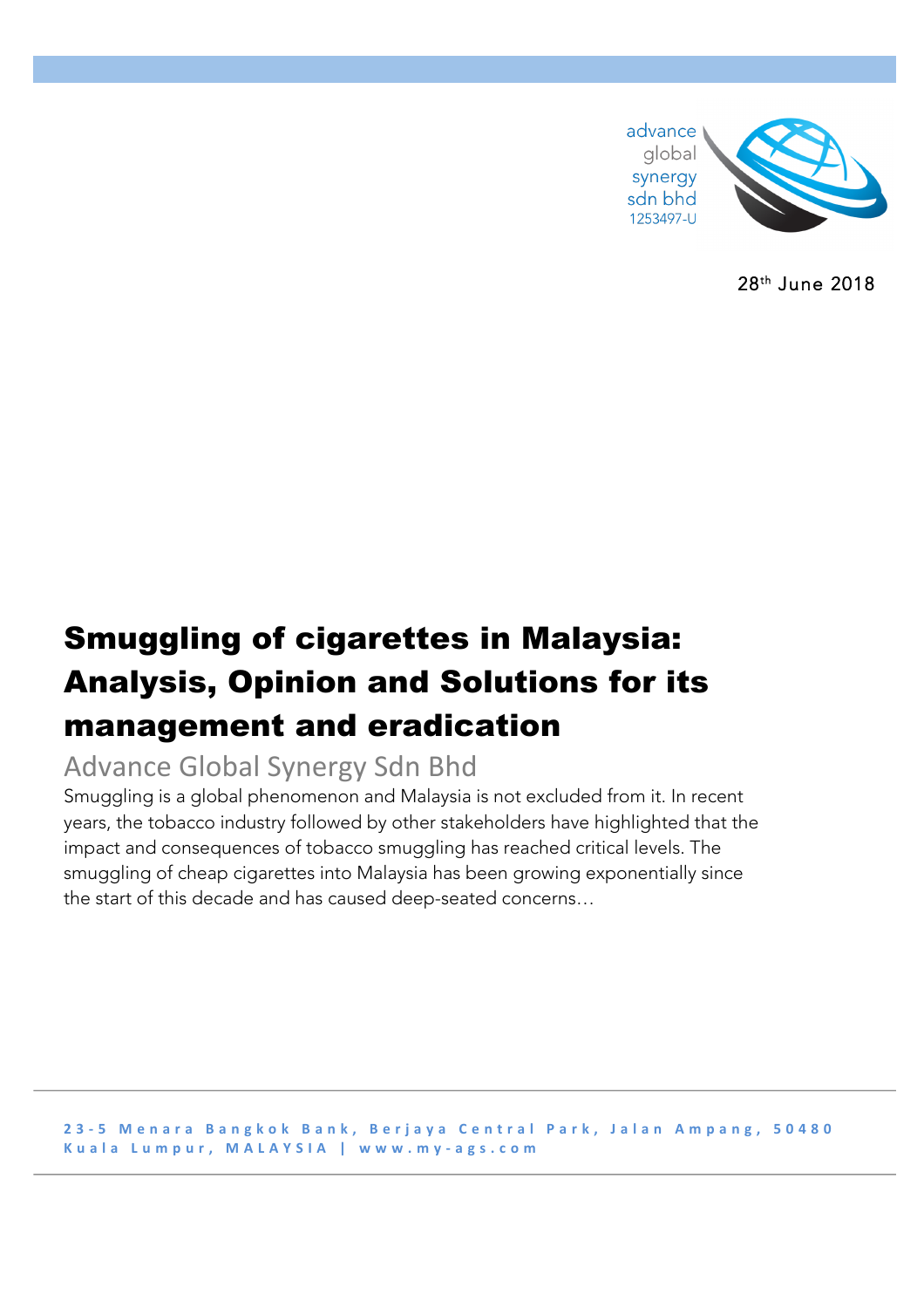# **Chapter 1 …Preamble**

 

- 1. The legal tobacco industry in Malaysia, comprising British American Tobacco ("BAT"), Japan Tobacco International ("JTI") and Philip Morris International ("PMI") have lamented about the exponential increase in levels of smuggled cigarettes in the domestic marketplace, dramatically compressing legal market share to less than 50% over the past decade.
	- 1.1. BAT is still the leader in terms of market share (53%), followed by JTI (21%) and finally PMI (19%). The total consumption for legal cigarettes is currently **nine (9) billion sticks per annum**1, relative to a national smoking incidence of 23%.
		- 1.1.1. Malaysia is ranked  $71<sup>st</sup>$  globally in per capita cigarette consumption, with an average of 646 cigarettes smoked per adult annually.
		- 1.1.2. The National Health Morbidity Survey 2015 revealed that about five million or 22.8 per cent of the Malaysian population aged 15 and above were smokers.
	- 1.2. The much smaller local manufacturers, contributing to less than 7% of the legal tobacco industry in terms of volume, are not part of the now-disbanded Confederation of Malaysian Tobacco Manufacturers ("CMTM") and are precluded from this discourse, e.g. Aneka Karya Jaya Sdn Bhd and Global Tobacco Manufacturing Sdn Bhd.
	- 1.3. The Government has ceased the issuance of tobacco manufacturing licenses since 2001 and none of the "Big Three" tobacco players operate domestic supply factories at the moment – all having been shut-down in the last two years.
- 2. The Illicit Cigarettes Survey ("ICS") a litter survey sponsored by the tobacco industry – is conducted three (3) times per annum, has recently declared that the level of smuggled cigarettes has reached yet another alltime high i.e. 55.6% for full-year 2017.
	- 2.1. "Illicit cigarettes" as defined under the ICS, are basically cigarettes that are sold below the minimum price requirement and categorized as follows: -

<sup>1</sup> This 9 billion sticks is inclusive of the local duty free market. If excluding the local DF market, the local domestic paid market volume is approximately 7.3 billion sticks only.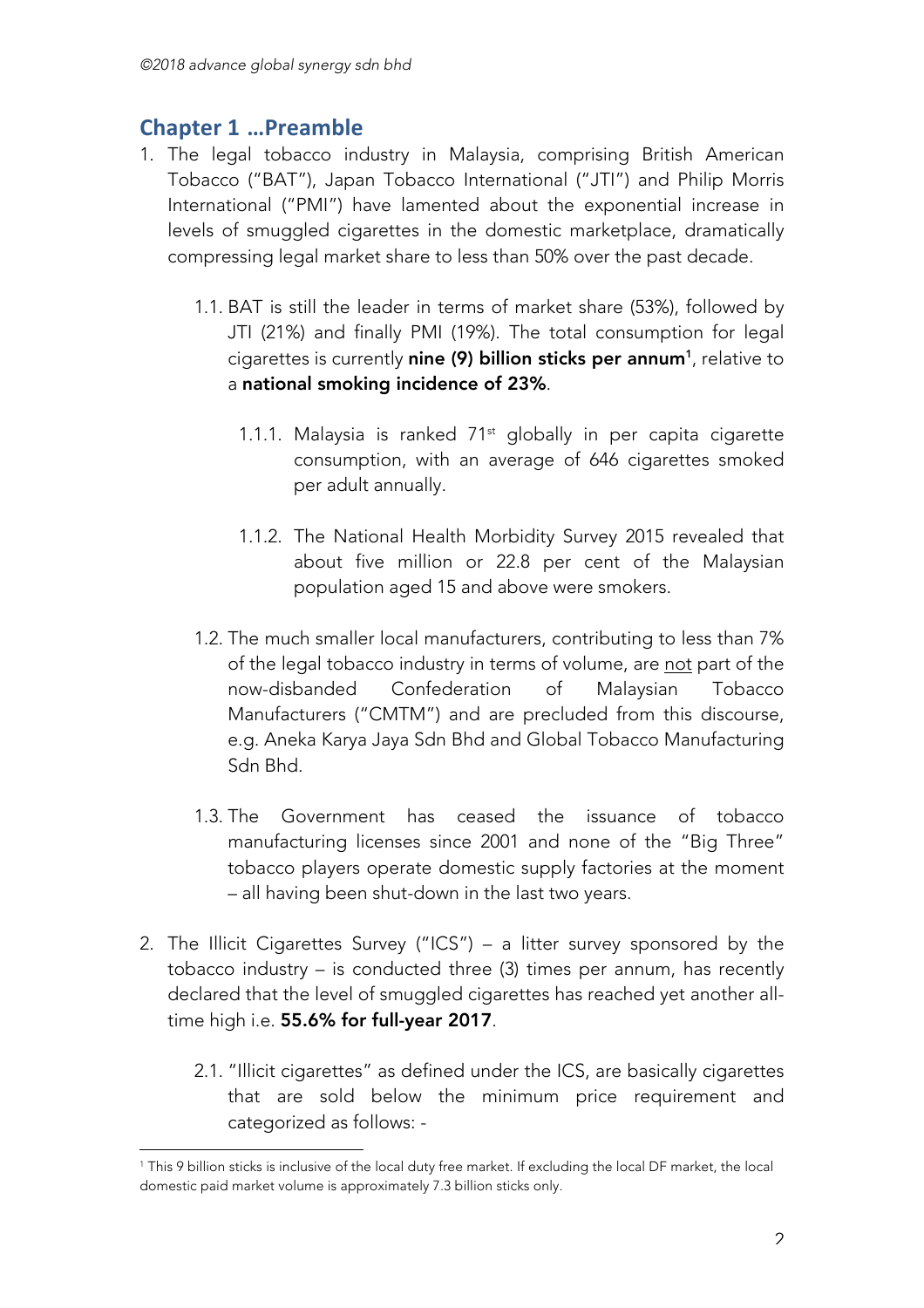- 2.1.1. Cheap whites
- 2.1.2. Cheap *kretek* (clove cigarettes)
- 2.1.3. Counterfeited brands
- 2.1.4. Extremely low priced cigarettes
- 2.1.5. Packs with fake customs stickers
- 2.2. Since 2007, the volume of counterfeited brands in the domestic market has reduced to insignificant levels, although the threat still exists in very low quantities in certain urban areas.
- 3. Royal Malaysia Customs ("RMC") has stated that the volume of seizures related to cigarettes smuggling has increased year-on-year, and in 2017 they seized cigarettes with corresponding tax value of almost RM 1 billion, and that they have reviewed importation procedures to reduce the risk of smuggling, including "manifest controls" and suspending the operating license of freight forwarders involved in smuggling activities.
	- 3.1. The Customs Act 1967 was amended towards end of 2017 to penalize anyone found selling smuggled cigarettes, with nearly 100 individuals already prosecuted and fined for the offence.
	- 3.2. RMC reportedly seized contraband cigarettes amounting to RM 1 billion in taxes in 2017 and is expecting to perform even better in 2018. However the question that begs to be asked is: despite such voluminous seizures by RMC, why is the level of smuggled cigarettes still increasing? We believe that is due to the various entry points exploited by the syndicates and they may switch mode and point of entry conveniently to ensure the supply chain is stable. Another hypothesis is that the seizures are nothing more than "eyewash" for the relevant authorities and the public, akin to the tip of the iceberg only.
- 4. If the current trend is not reversed, the level of illicit is expected to continue rising and may hit 60% or more by year-end, thus depriving the legal tobacco industry of roughly RM 2 billion in net profit and the government of nearly RM 6 billion in derivable excise and tax revenue (not taking into account direct and indirect taxes from legal players).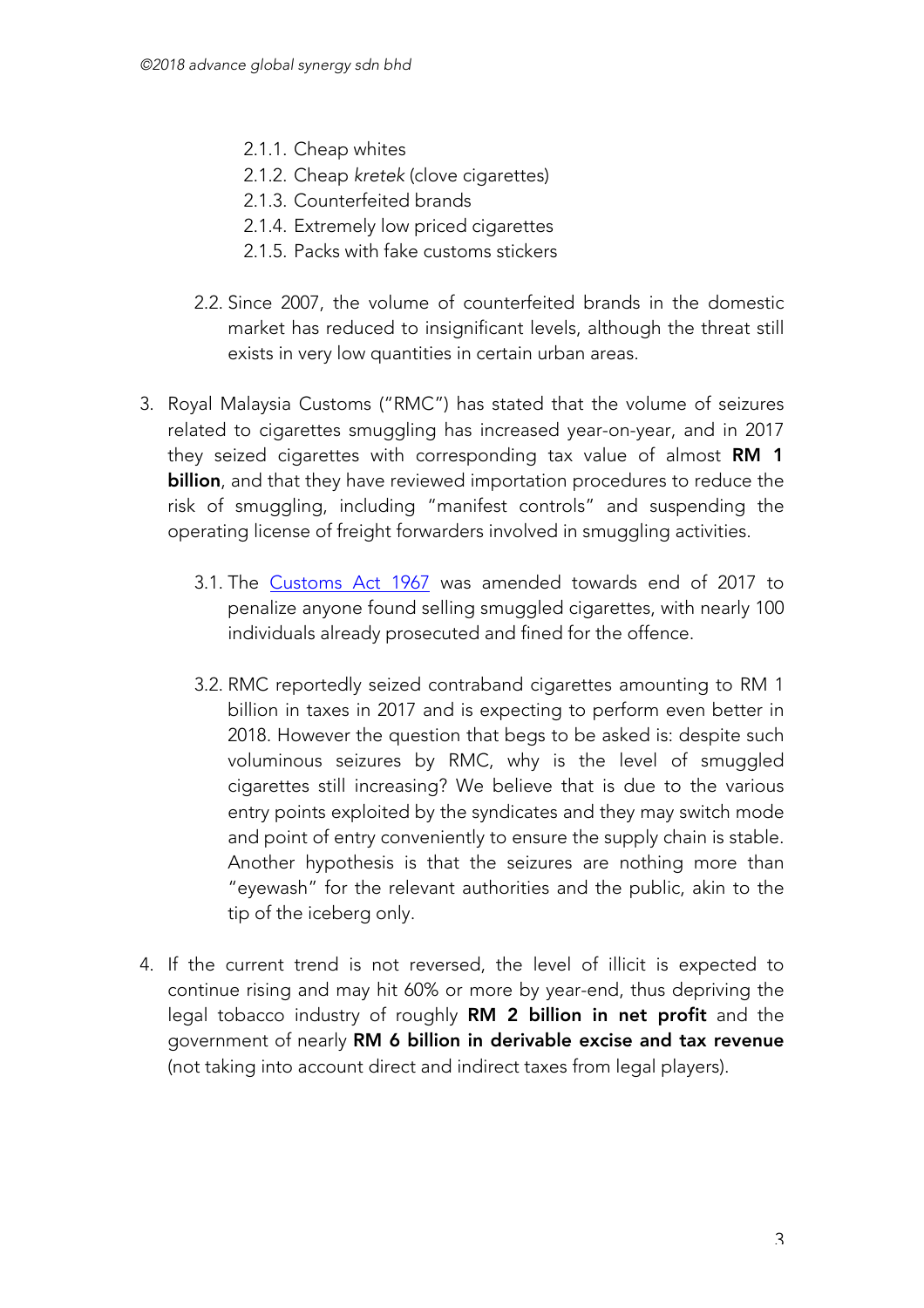# **Chapter 2 …Objectives**

- 1. The purpose of this document is mainly to analyze the situation and circumstances pertaining to smuggling in general, and cigarettes smuggling in particular.
- 2. Through this comprehensive analysis, we intend to put forward our opinions and also recommendations towards minimizing the impact of smuggling upon legal industries in Malaysia, hopefully providing the required insight and professional opinion that will contribute towards the preventive and enforcement framework for the authorities and government.
- 3. This document is intended to be a white paper for the benefit of all stakeholders, regulators and the public at large.

# **Chapter 3 …Limitations**

- 1. The primary limitation of this document is the sensitive nature of the subject and its legal ramifications upon the industry and government in terms of enforcement measures.
- 2. However, the information contained herein to the best of our knowledge is not derived from any classified information but solely from open sources that are available to the public at large.
- 3. The ICS is an industry report funded and published by the tobacco industry and is not made available for public consumption, references can only be made to it via news articles published in print and online.
- 4. This white paper is mainly based upon the smuggling of cigarettes due to the fact that it has been publicized and widely commented upon as compared to any other type of smuggling activity currently taking place in the country, with the exception of narcotics and human trafficking.

# **Chapter 4 …The Authors**

1. Advance Global Synergy Sdn Bhd ("AGS") was founded in December 2017 and its business is consultation and advisory for industries that require effective regulatory and enforcement engagement, particularly industries that are impacted through smuggling and intellectual property rights ("IPR") violations. Our mission is to deliver sustainable solutions that will drive growth and/or suppress costs for our clients, thereby playing an active role in their business and industry.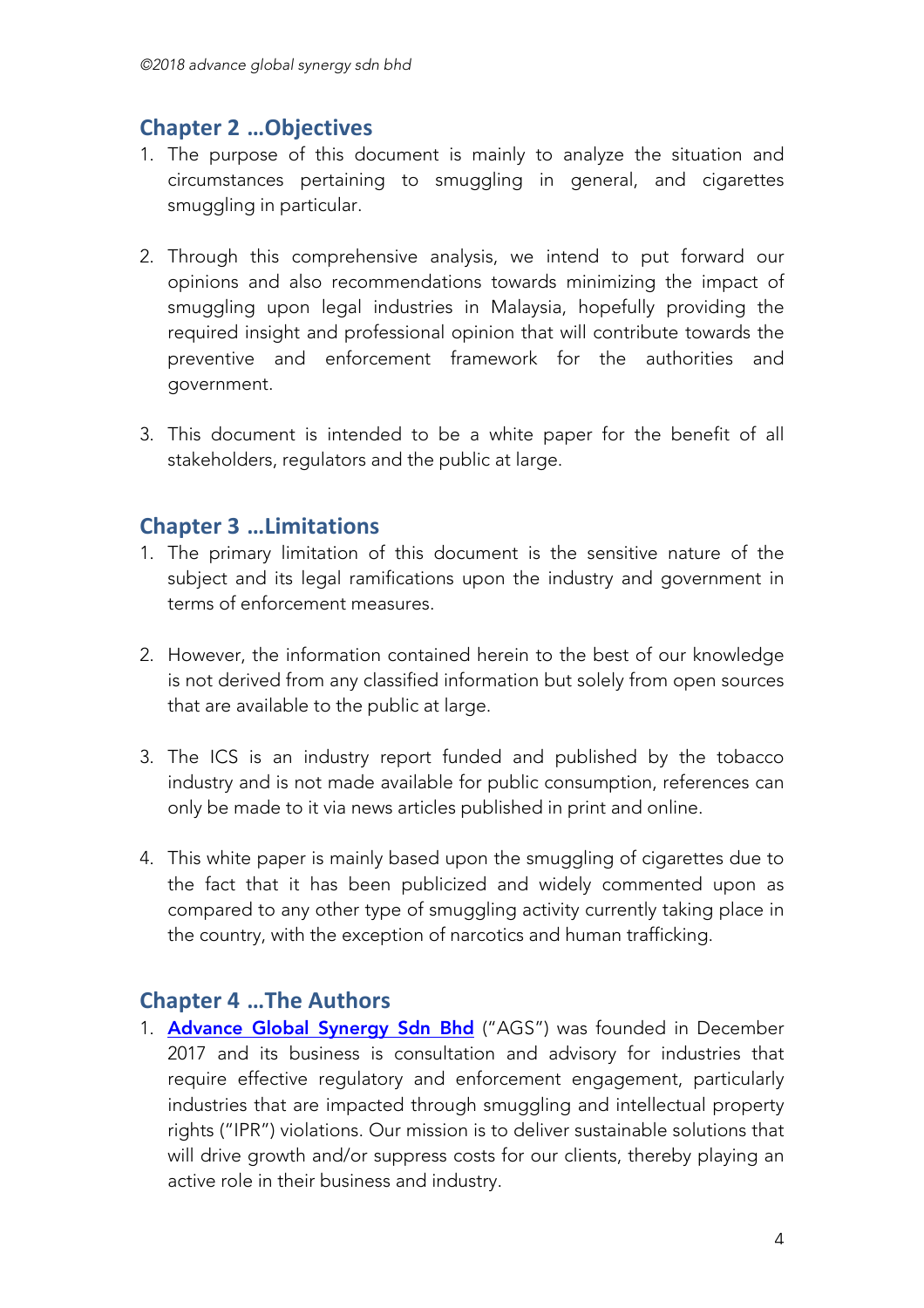### 2. The founders of AGS are: -

### 2.1. Azlan Ibrahim.

A trade marketing specialist, Azlan led the marketing team at Rothmans of Pall Mall Malaysia Bhd. ("RPMM") before its merger with BAT to become what is now British American Tobacco (Malaysia) Bhd. Thereafter, Azlan spearheaded the battle against illicit trade, managing and implementing strategic action plans and focused engagement to stem the influx of smuggled cigarettes into the country. Through the years, he has cemented his relationship with the RMC and the Ministry of Domestic Trade, Consumerism and Cooperatives ("MDTCC") Enforcement division to the point of being their trusted advisor on matters concerning the smuggling of cigarettes. After retiring from BAT in 2014, Azlan continues to provide specialist services in engaging government stakeholders, as his skill and experience in the subject matter is to-date unparalleled and very much sought after, and he has been involved with the tobacco industry and enforcement authorities for the better part of three decades.

### 2.2. Mohamad Sheik Mana.

Sheik, as he's fondly known, is a retired police officer holding the rank of Deputy Superintendent ("DSP"). Even while in the police force, Sheik headed the commercial crimes investigation unit within the Criminal Investigation Department, and is well known for his involvement in many high profile cases as the investigating officer. After a stint as the head of security for Hong Leong Bank Berhad, he joined BAT Malaysia in the similar capacity and went on to be the regional head of security for BAT, managing its security risks for South East Asia. Sheik retired from BAT in 20… but went on to set-up his own security guarding firm and a risk consultancy firm. He has been involved in various projects in and out of Malaysia, advising on security risks and drawing up management systems to assist corporations enhance the service delivery and performance of its security resources and assets.

### 2.3. Riduan Devaruban.

Riduan is yet another product of quality police training, having resigned from the Royal Malaysia Police ("RMP") in 2005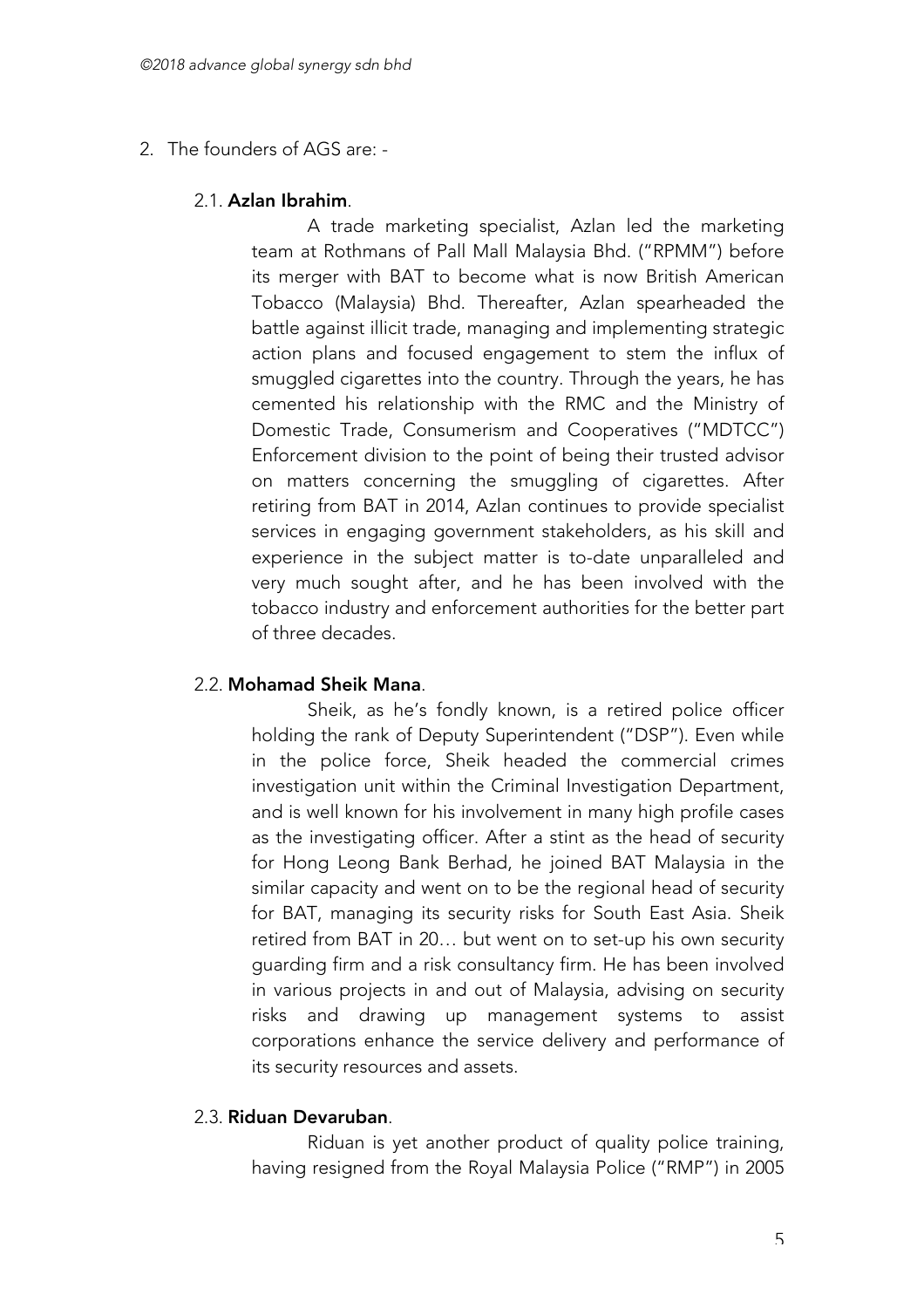with a law degree in hand, he joined Shell Malaysia Trading Sdn Bhd as a downstream security risk advisor. Two years later he joined BAT Malaysia and worked directly with Azlan and Sheik in designing, deploying and managing the intelligence support services that would be instrumental to RMC and other enforcement agencies in tackling the influx of smuggled cigarettes. Riduan has the unique experience of dealing with cigarettes smuggling from within the industry as the manager for the anti-illicit trade agenda, and also from outside as a consultant and service provider. After leaving BAT in 2013, Riduan continued to grow his specialist skillset by being a consultant to the tobacco and beer industries, and even for the telecommunications industry at one point. He continues to be a point of reference to RMC, RMP, MDTCC and even the Malaysian Anti-Corruption Commission ("MACC") and occasionally provides consultation to investment managers and private equity funds on current developments and future of the tobacco industry in Malaysia.

# **Chapter 5 …Abstract**

Smuggling is a global phenomenon and Malaysia is not excluded from it. In recent years, the tobacco industry followed by other stakeholders have highlighted that the impact and consequences of tobacco smuggling has reached critical levels. The smuggling of cheap cigarettes into Malaysia has been growing exponentially since the start of this decade and has caused deep-seated concerns within the community at large, mainly due to the easy availability of cheap smuggled cigarettes and its extremely cheap price, which are seducing youths and even non-smokers to pick up the habit. Though the tobacco industry has repeatedly stated that there are severe repercussions to the unprecedented level of smuggled cheap cigarettes – per their annual market survey – the actual issue here is the impact of smuggled cigarettes (and other commodities) upon the nation's long-term development plan and the cost burden that the Government of the day will be saddled with in order to alleviate or eradicate the issue. Several other factors further aggravate the circumstances, with corruption being chief amongst them all, and no less than a strategically coordinated multi-prong approach will suffice given the state of affairs as it is today. Though there is a light at the end of the tunnel, it is quickly fading, and time is always of the essence if an action plan is to be formulated and implemented successfully. The true victims in the scenario of cigarettes smuggling has and will always be the people of Malaysia, with the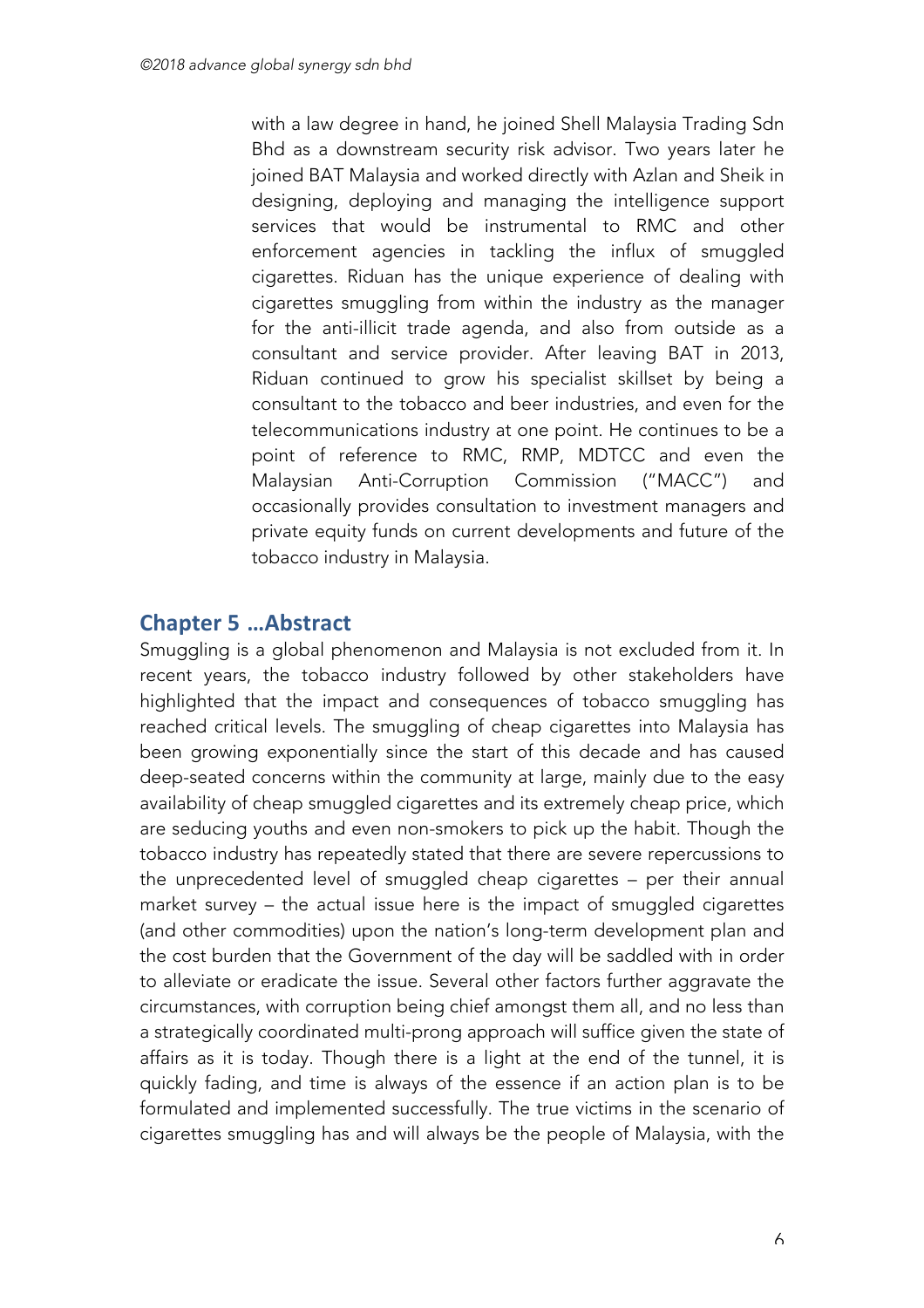Government of the day left to deal with the residual issues of public health and its impact on national development.

# **Chapter 6 ... The Current State of Affairs**

1. The smuggling of cigarettes is costing the tobacco industry in Malaysia in excess of RM 2 billion per annum from lost revenue and even more in reputational impact. The volume share for smuggled cigarettes is now 55.6% based on the latest ICS report released by the industry in 2017, which translates into approximately 22% compound annual growth rate ("CAGR") over the last decade.



Illegal cigarettes are the undisputed market leader **in Malaysia** (one out of two packs sold is illegal)

Chart 1 – credit to The Edge™ Markets, published on 24 April 2018.

- 2. Since 2007, the tobacco industry has attempted to reverse the trend and reduce the volume of smuggled cigarettes in the market through various initiatives, tackling the issue from all possible angles along its supply chain from importation through to distribution to the retailer. It is important to note that despite millions of Ringgit spent and thousands of man-hours invested in driving the anti-illicit trade agenda, the availability of smuggled cigarettes continues to grow at exponential rate and its pricing has remained stable over the last decade.
- 3. RMC is the primary enforcement agency with the purview over smuggling as in essence it relates to the avoidance of duty and tax that is due upon its importation. Let alone the cost of resources to execute the antismuggling measures undertaken by RMC, the loss of derivable tax revenue due to smuggling of cigarettes runs into billions of Ringgit and is steeply declining year on year. Despite the reported volume of seizures increasing annually, the industry continues to record declining sales and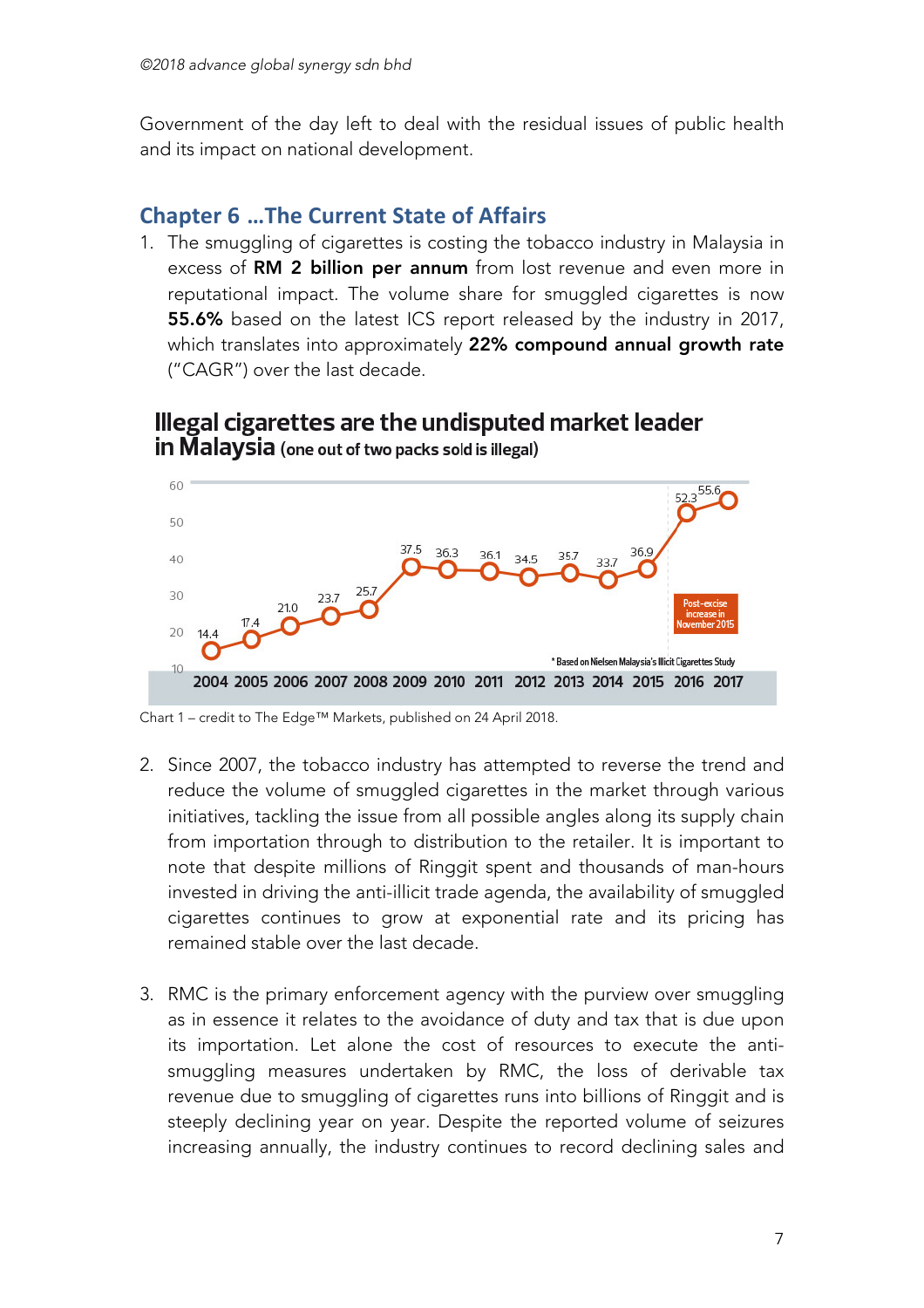cheap smuggled cigarettes are becoming even more accessible to consumers, and more worrying is its attraction to young adults.

- 3.1. The MDTCC Enforcement division also has a purview over the sale of smuggled cigarettes, by way of the Price Control and Anti-Profiteering Act 2011 ("PCAPA 2011"), but their main concern has always been the proliferation of illicit products among the consumer population rather than the impact of the same upon the economy.
- 3.2. The Ministry of Health ("MOH") also conducts regular enforcement activities via its Non-Communicable Disease Unit to basically generate awareness of smoking and its consequences, by way of enforcing non-smoking areas, against the sale of non-approved products and mainly non-compliance to the Control of Tobacco Products Regulations 2004 ("CTPR").
- 3.3. The Border Security Agency or *Agensi Keselamatan Sempadan*  ("AKSEM") under the Home Affairs Ministry and the Marine Police division have also been lending critical assistance to RMC in dealing with direct smuggling across the Thailand – Malaysia border and along the Straits of Malacca respectively.
- 4. The Government of Malaysia is a signatory to the Framework Convention for Tobacco Control ("FCTC") that is enforced through the World Health Organization ("WHO") and the government is required to consistently implement measures to reduce smoking incidence among its population, including raising tax to 65% of the pack price or more – currently tax is at 52% of the pack price (~RM 8 per pack) and the minimum price for a pack of 20 sticks is RM 10.
	- 4.1. This ratification of the FCTC has been a stumbling block to any effort by the tobacco industry as the Ministry of Health ("MOH") religiously clings to its doctrine and considers any action in support of the tobacco industry as contrary to the spirit of the FCTC – a point which is being argued till this date by the tobacco industry as being restrictive and near-sighted.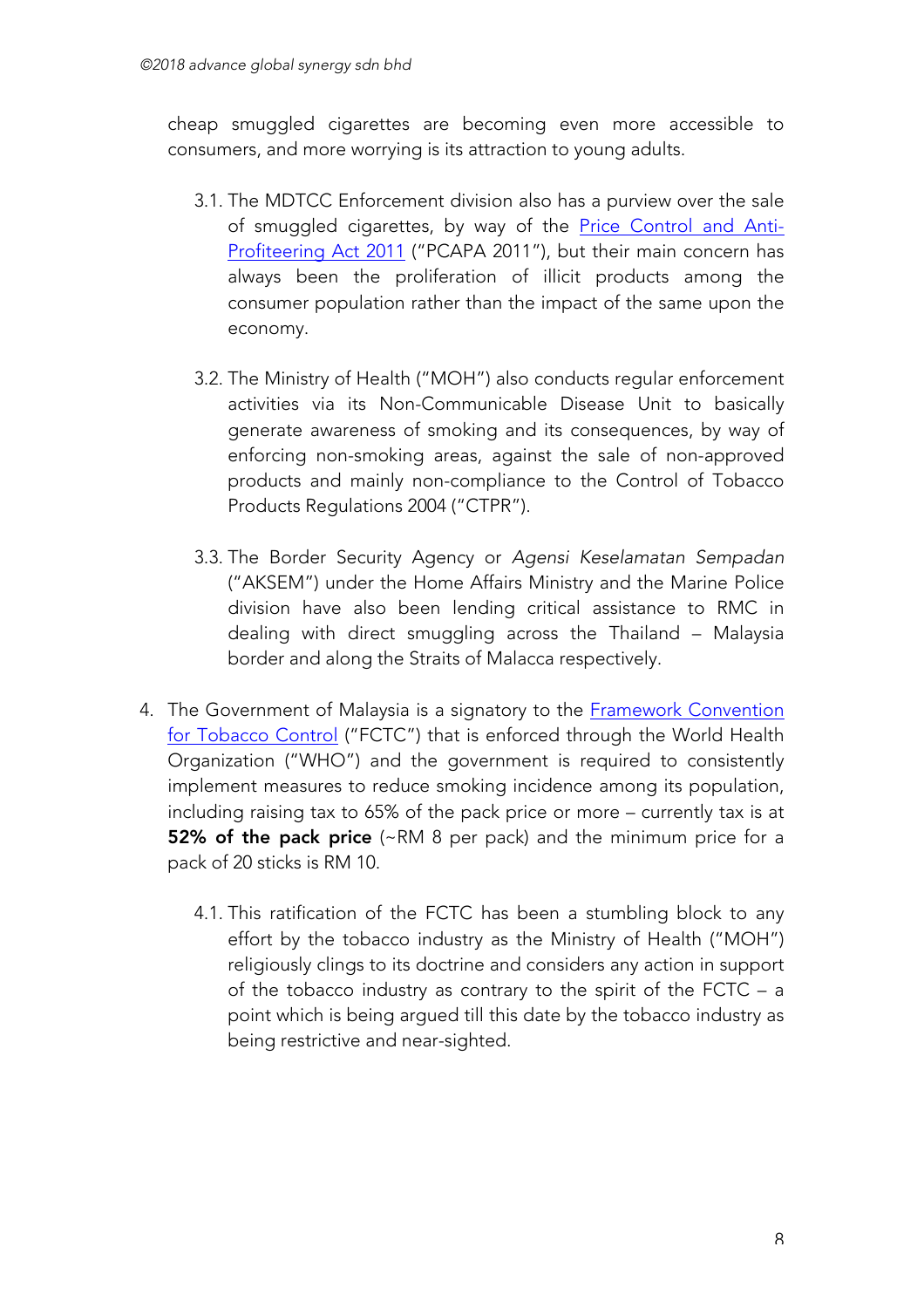

Chart 2 – correlation between per-pack retail pricing vs. consumption; revealing that price has little impact on cigarettes consumption. Credit – www.taknak.myhealth.gov.my



Chart 3 – cigarette price comparison by segment. Published in The Edge™ Financial Daily on 11th May 2017. An updated version of this chart should be available in the 2017 ICS report, where the ceiling price for "illegal contraband cigarettes" would be RM 5.

## **Chapter 7 ... The mechanics of smuggling in Malaysia**

#### **Preamble**

- 1. Malaysia has a total coastline of 4,675 km; 2,068 km in the Peninsular of Malaysia and 2,607 km along Sabah and Sarawak in East Malaysia or Borneo.
- 2. There are currently seven (7) international-status ports in Malaysia i.e.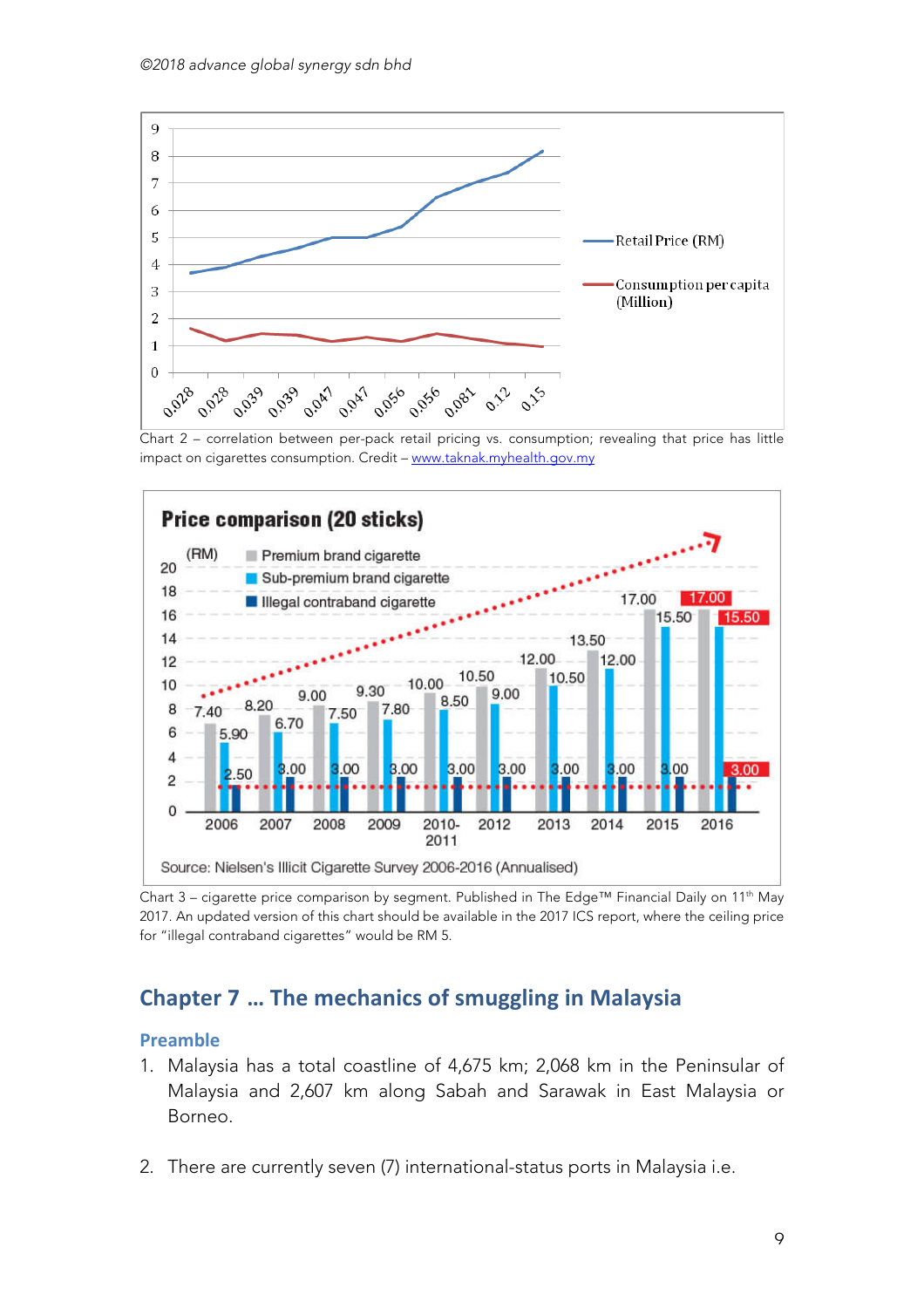- 2.1. Port Klang, Selangor consisting of Northport and Westport, which are privately managed through concession agreements.
- 2.2. Johor Port, Johor Bahru, Johor.
- 2.3. Port of Tanjung Pelepas, Johor also a privately managed port.
- 2.4. Kuantan Port, Pahang.
- 2.5. Penang Port, Butterworth, Penang.
- 2.6. Bintulu Port, Sarawak.
- 2.7. Kemaman Port, Terengganu.
- 2.8. Nilai Land Port, Negeri Sembilan mainly to facilitate air cargo shipments from the Kuala Lumpur International Airport ("KLIA").
- 3. In addition, there are also nine (9) land border checkpoints that are operated and enforced by the authorities in Malaysia i.e.
	- 3.1. Padang Besar, Perlis.
	- 3.2. Wang Kelian, Perlis.
	- 3.3. Bukit Kayu Hitam, Kedah.
	- 3.4. Duriang Burung, Kedah.
	- 3.5. Pengkalan Hulu, Perak.
	- 3.6. Bukit Bunga, Kelantan.
	- 3.7. Rantau Panjang, Kelantan.
	- 3.8. Johor Bahru Singapore Causeway.
	- 3.9. Malaysia Singapore Secondlink Expressway.
- 4. The tax structure for the importation of tobacco and sale of cigarettes is currently as follows: -
	- 4.1. Any importation of cigarettes will attract import duty and excise at RM 0.20 per stick and RM 0.40 per stick respectively upon submission of declaration documents.
	- 4.2. In addition, the importer must also pay GST at 6%. (Previously sales tax at 10%.)
	- 4.3. An example of how tax and excise on tobacco and cigarettes are computed:

Declared import volume = 10,000 sticks (1 m-c or 500 packs) Import Duty (RM 0.20/stick) = RM 2,000 Excise (RM 0.40/stick) = RM 4,000 GST (6%) = [RM 6,000  $\times$  6%] = RM 360 Total tax and excise =  $RM$  6,360 or  $RM$  12.70 per pack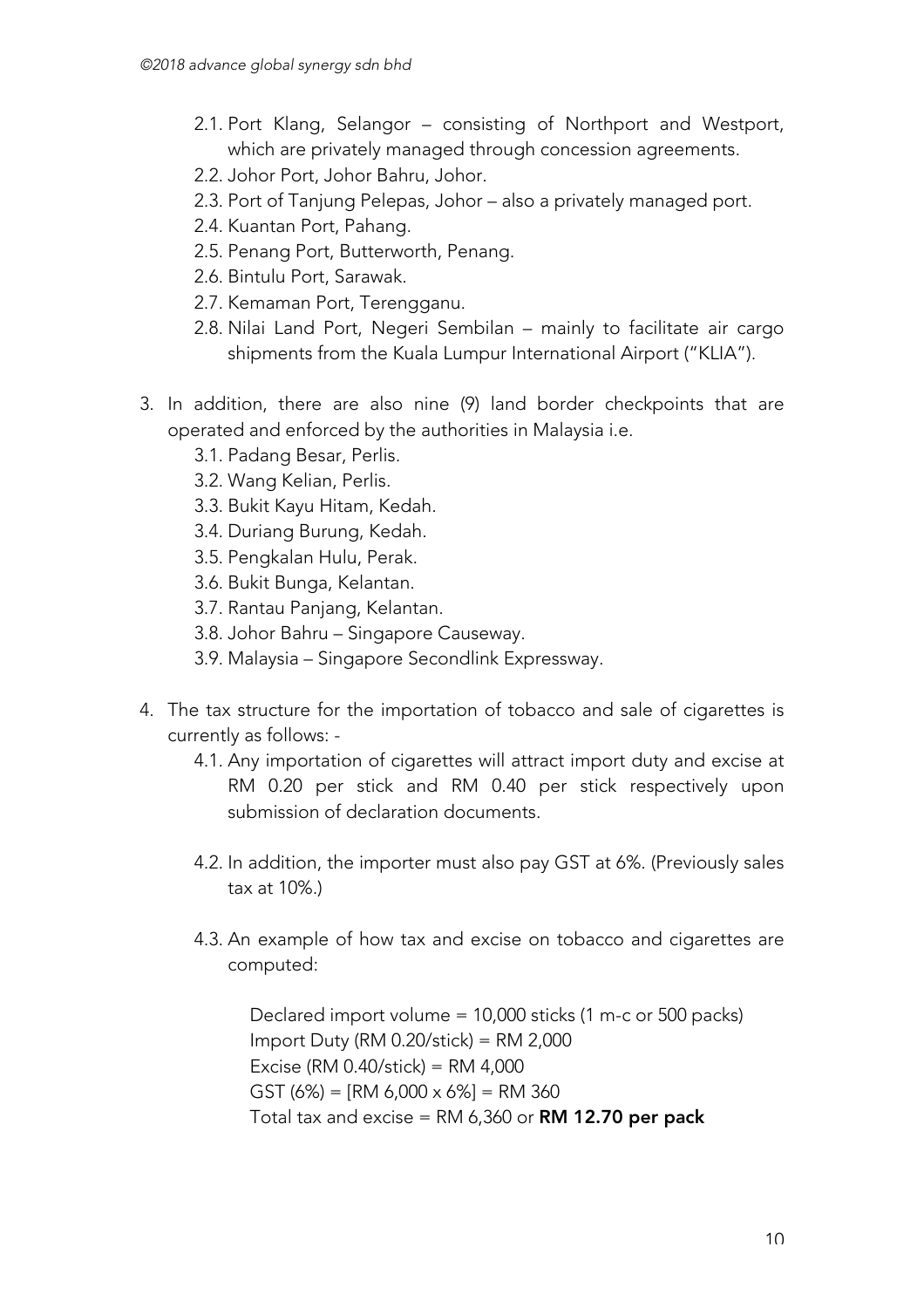4.4. As for the domestic tobacco players, who are currently importing their cigarettes from neighboring countries in South East Asia, they qualify for a special tariff under the ASEAN free trade treaty i.e.

Tax =Import Duty  $(5\%$  CIF rate) + Excise (RM 0.40/stick) + GST (6%) ~ RM 8.60 per pack of 20 sticks.

4.5. Note that the time of publication, GST has been abolished by the new *Pakatan Harapan* government as of 1st June 2018, and will be replaced by a revised Sales & Services Tax regime that will be implemented on 1<sup>st</sup> September 2018 onwards.



Chart  $4$  – credit to The Star Online, published on  $5<sup>th</sup>$  November 2015. Note that in 2016, the steep increase in the excise rate made up for the shortfall in volume from the legal industry, thus the marginal year-on-year increase of tax collection.

- 5. There are namely two (2) types of smuggling i.e.
	- 5.1. Direct smuggling whereby the contraband is brought over the borders without any declaration whatsoever and is usually facilitated through bribery. Modes of smuggling include fast-boats and land-based modes of transport, some of which have been fitted with hidden compartments.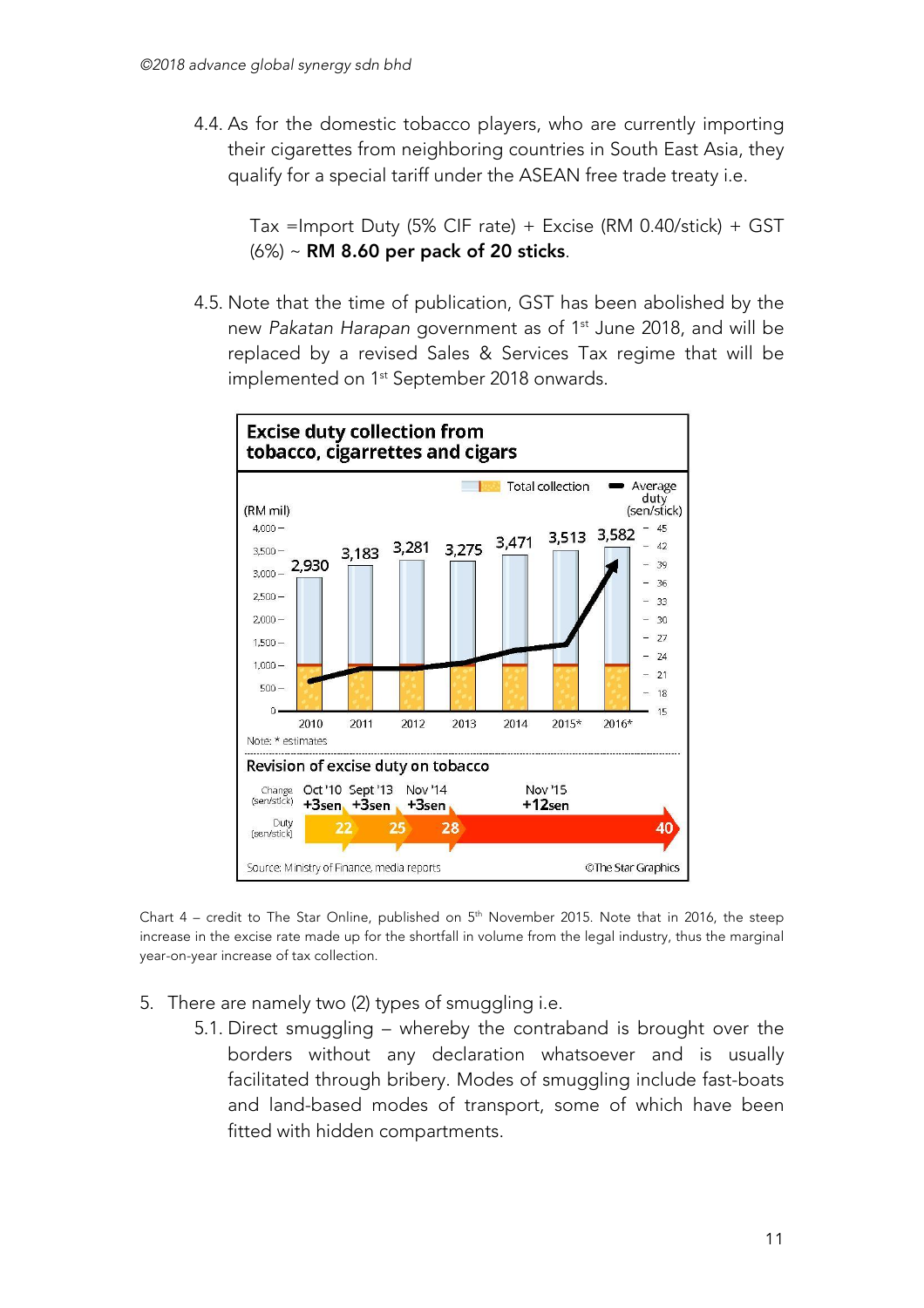- 5.2. Indirect smuggling at port level mainly, whereby the importer attempts to defraud the government by submitting false declarations of the shipment, thereby evading excise and tax. This is the most commonly used mode of smuggling due to the high volumes that can be smuggled into the country per instance, when compared to the significantly lower volume via boat or truck (maximum 100 – 200m-c per trip). Indirect smuggling is also less risky as the details of the declaration are fictitious and could lead investigators on a "wild goose chase".
- 5.3. It is estimated that the ratio of indirect vs. direct smuggling is currently 60:40, i.e. in favor of indirect smuggling.
- 6. All of the aforementioned ports and land border checkpoints are rampantly exploited by smuggling syndicates mainly by bribing the enforcement officers on duty. Other factors that aggravate the circumstances are lack of resources, poor security and criminal intimidation (by "mob" elements under the payroll of the smuggling syndicates).
- 7. The long coastline also accommodates direct smuggling tactics from neighboring countries i.e. Indonesia and the Philippines, whereby smugglers utilize low-draft fast-boats equipped with high-powered outboard motors in excess of 400 horsepower – capable of outrunning any enforcement vessel whether in the open sea or coastal waters. These fastboat operators (or "*tekong*") are also actively involved in human trafficking and drug smuggling and have many times engaged in firefights with the pursuing authorities. They engage "spotters" to keep an eye out for enforcement activity in the vicinity of their landing zone, and have identified several "safe" landing zones in mangrove areas along the coastline, which they constantly change to avoid being trapped in an enforcement dragnet.
	- 7.1. It is considerably difficult for any enforcement agency to mount an offensive to counter or tackle smuggling along the coastline as the access roads are canvassed by the smuggling syndicates and they will immediately alert the *tekong* in case of any attempted raid or roadblock by the authorities. The risk of injury and damage to property is considered far too great at the moment to attempt engaging the syndicates out in the open.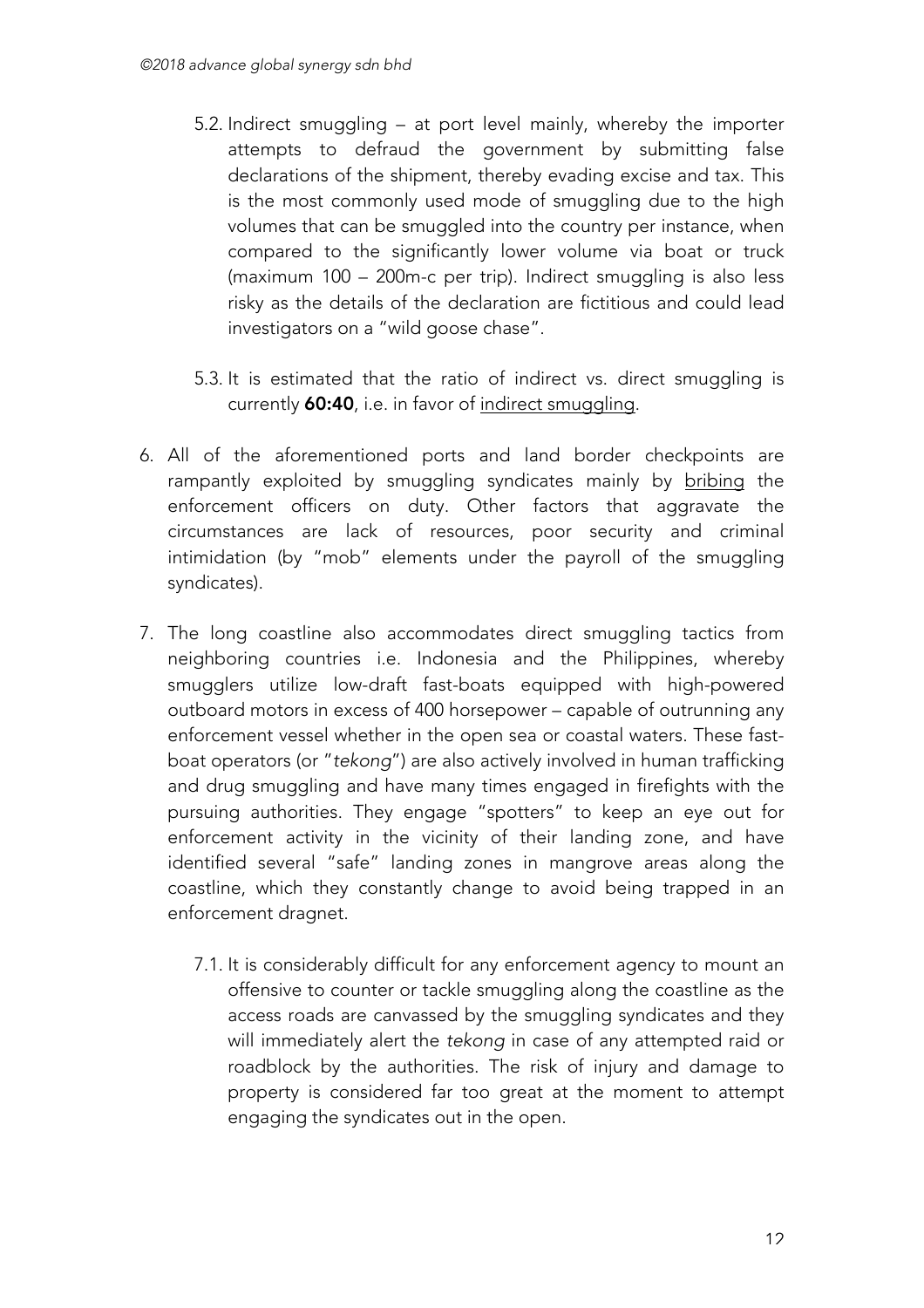### **Smuggling Supply Chain**

- 8. In actual fact, there is no confirmed theory as to the *modus operandi* or supply chain in smuggling and there are too many variables to consider. If one were to take the smuggling of cigarettes as the test case, then it is reasonable and logical to assume that a smuggling supply chain will operate as follows: -
	- 8.1. Manufacturers (overseas-based factories)
	- 8.2. Importer/Consignee
	- 8.3. Import agent
	- 8.4. Logistics agent
		- 8.4.1. Transportation
		- 8.4.2. Warehousing
	- 8.5. Distributors/Wholesalers
	- 8.6. Runners
	- 8.7. Retailers
- 9. The basic cost of smuggled cigarettes at point of manufacture is approximately USD 0.50 per pack or more accurately USD 250 per master-case. A master-case ("m-c") is the standard unit of measurement for the manufacture and shipping of cigarettes and each m-c contains 500 packs of cigarettes, divided equally into 50 cartons of ten packs each. Each pack contains 20 sticks of cigarettes as stipulated by law in Malaysia. (1m-c  $= 50$  cartons  $= 500$  packs  $= 10,000$  sticks.)
- 10. The main manufacturers for smuggled cigarettes found in Malaysia are located in Vietnam, Cambodia and Indonesia (Batam) and they have no reservations accepting orders – as long as payment is made accordingly. However, it is suspected that certain syndicates have entered into exclusive supply arrangements with the factories and control the cigarette brand's distribution in Malaysia, which is the case for the brands "John", "Canyon" and "League".
	- 10.1. There is no offence at the point of manufacture simply because it is conducted outside of Malaysia. The factories may accept any order – including private label manufacturing – so long as the goods are not intended for internal sale and distribution, but they also do not guarantee the shipment of the goods into Malaysia.
	- 10.2. Most importers are actually funders i.e. they purchase the consignment and pay for all related costs to its arrival in Malaysia, and thereafter disposes of the consignment – under coordination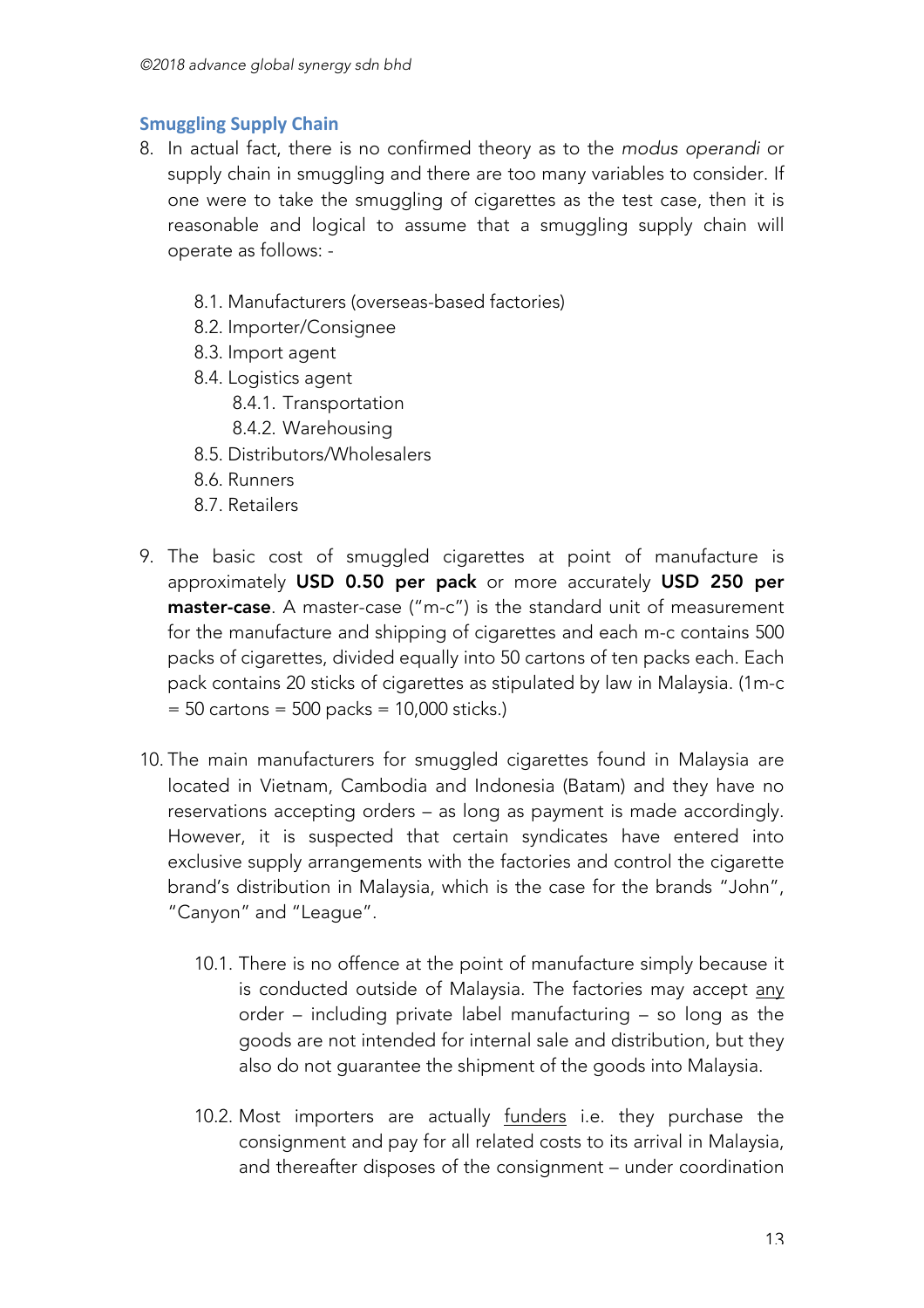of smuggling syndicates – to distributors/wholesalers for a quick and sizeable profit; enabling them to remain detached from the risk of smuggling.

- 11. The minimum order at the factory is usually a forty-foot container or 1,050m-c (525,000 packs), which amounts to approximately USD 263,000 (~RM 1 million). The manufacturer will ship the consignment using "FOB" (free on board) terms, which means the importer bears the responsibility of declaring the goods and paying any due taxes at the point of entry.
	- 11.1. At this point, certain import agents are introduced to the importer – or have already been arranged by the syndicates – for their unique "capability" to move the shipment out of the port area without being detected by the authorities.
	- 11.2. All required documentation will be prepared and the shipment will be marked for placement in the Free Trade Zone ("FTZ"), normally using fictitious information for the consignee and notifyparties. It is believed that the shipments never physically arrive at the warehouses in the FTZ and is immediately trucked-out to a pre-identified location for break-bulk and distribution.
		- 11.2.1. Use of fictitious information in declaration forms continue to be an obstacle for RMC to identify the true importers of contraband. The only available course of action is to penalize the import agents who are required to furnish truthful and accurate declarations for all shipments under their management.
		- 11.2.2. Furthermore, there still exist certain standing orders and rules that allow amendments to declaration forms within a 30-day grace period, and this further complicates enforcement actions by allowing import agents to file changes to the shipment manifest and destination, even after being shortlisted by RMC for inspection.
	- 11.3. It is suspected that the import agent will also handle all required documentation to preclude any audit or inspection by RMC or the port authorities, usually by declaring the shipment for transshipment or transit or round-trip back to manufacturer (rejected goods) once it has been delivered to the real consignee i.e. the syndicate.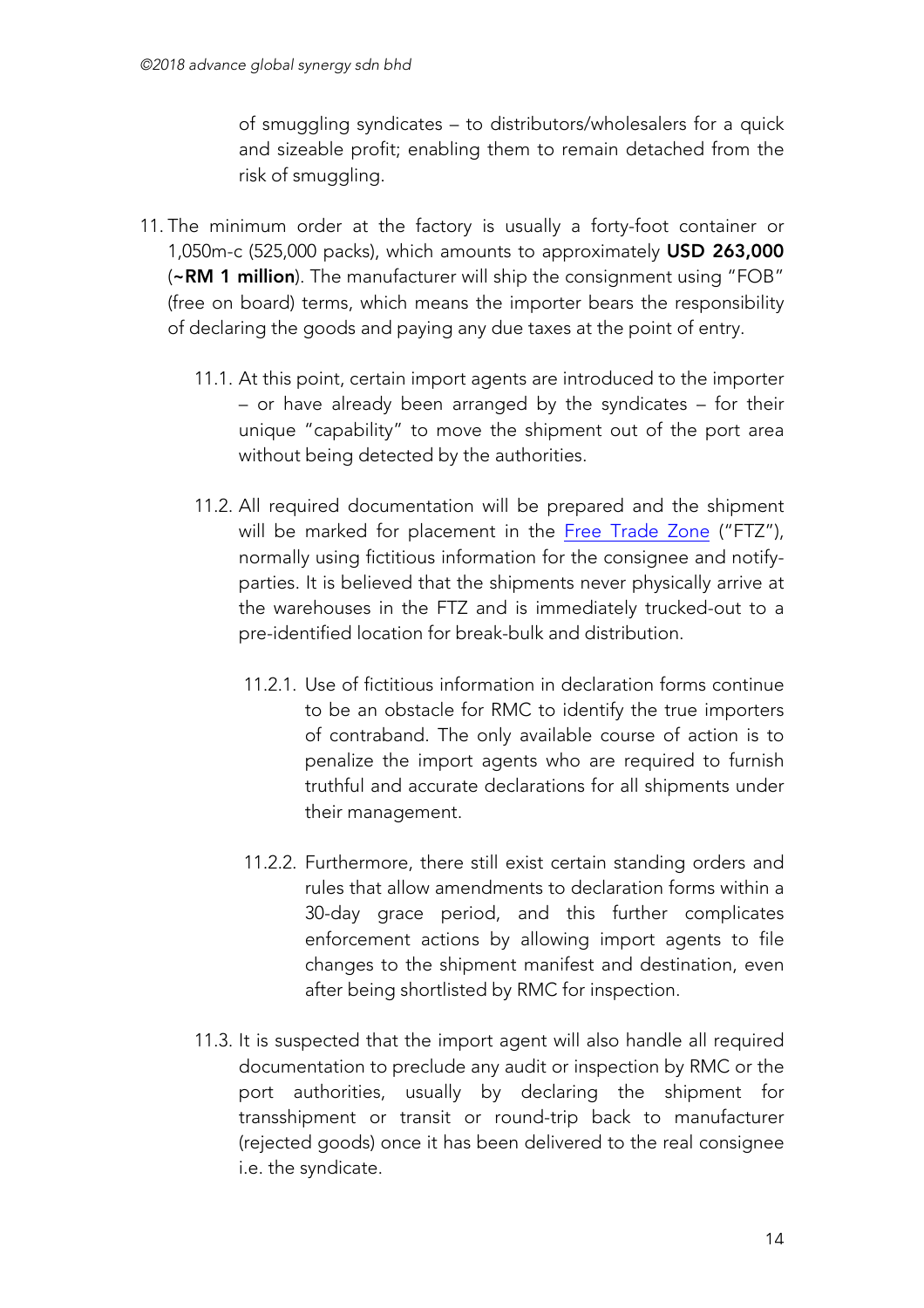- 12. These syndicates already possess a network of distributors/wholesalers and are able to quickly dispose of the bulk shipment upon its arrival, thereby reducing the risk of detection and interception by the authorities.
	- 12.1. This cost of facilitation i.e. to smuggle the consignment out of the port area undetected, may cost the importer at least RM 100,000 per forty-foot container, and it is believed that this upfront payment goes towards bribing certain corrupt officers and personnel in the port area to abuse the due process and turn a blind eye, as and when required.
	- 12.2. The process of unloading a forty-foot container laden with 1,050m-c of cigarettes is no easy task and could take a team of five (5) people between 3 – 5 hours to complete, during which time the syndicates are most vulnerable to enforcement raids. Break-bulk locations are carefully chosen and "private" security teams are deployed to canvass and monitor the location prior to arrival.
	- 12.3. It is also highly suspected that the more established syndicates have their own warehousing options and are able to stock-pile the shipments so as to pressure demand and marginally increase prices at their whim and fancy – even at 10 *sen* per pack, the syndicates are able to rake in millions due to excessive demand.

### **Profitability**

- 13. The importer or funder generally makes between 20 30% profit from the sale of each forty-foot container, disposing of the shipment at between RM 1,200 – 1,300 per m-c (or RM 25 per carton) depending on the brand. The more in-demand brands e.g. "John" or "Canyon" cost between RM 1,400 – 1,500 per m-c due to the tight control by the syndicates that "own" its distribution rights.
	- 13.1. Importers stand to make the most from the smuggling of cigarettes, potentially raking in RM 400,000 per forty-footer, as they dispose of the shipment in bulk into the syndicate's management.
- 14. Distributors and wholesalers traditionally will apply a much smaller rate of profit i.e. between 15 – 20% and distribute or supply the smuggled cigarettes to retailers and "runners" between RM 27 – 32 per carton. It is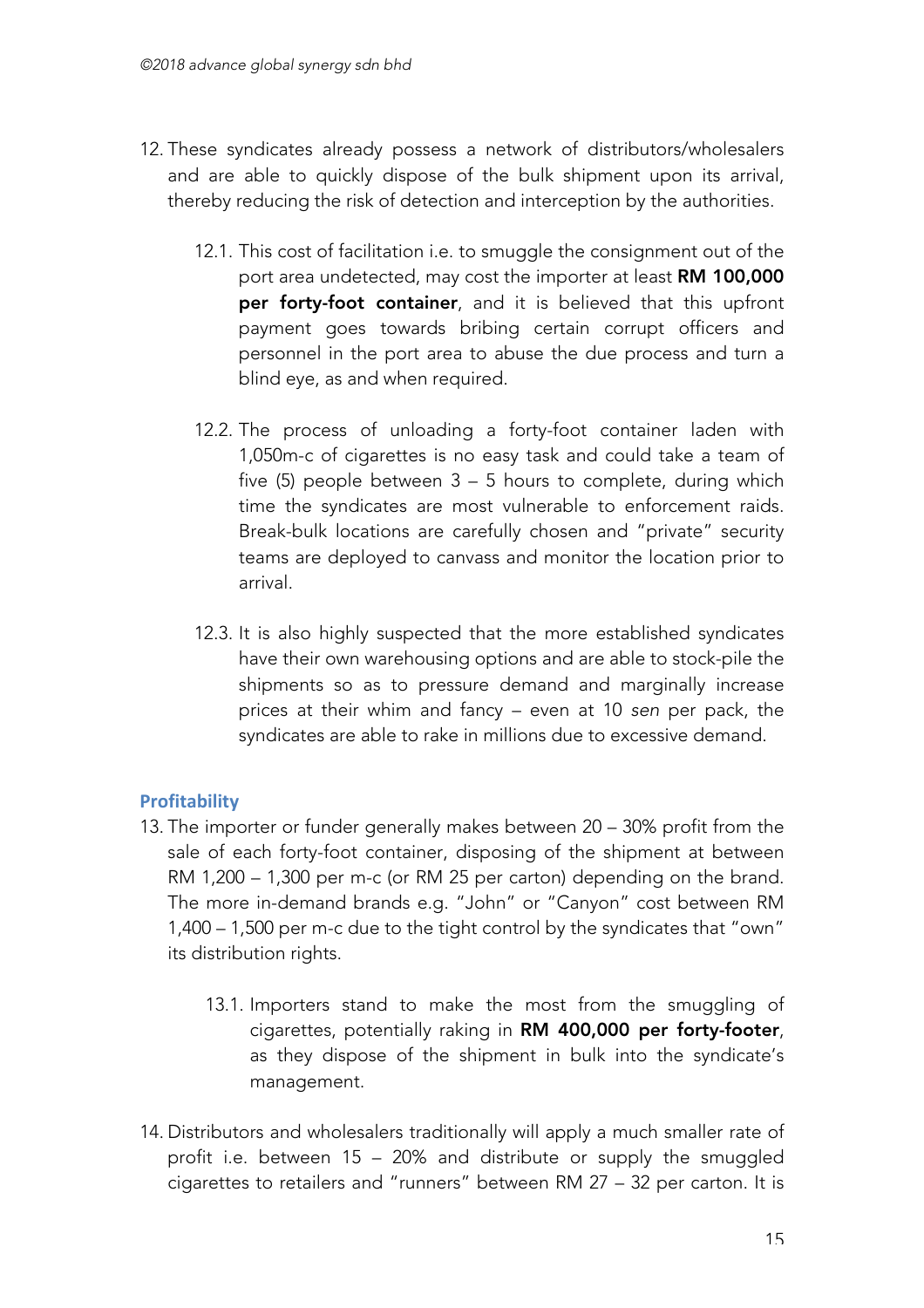important to note that at this point and further down the supply chain, smuggled cigarettes are sold in cartons for easier distribution (sometimes by bike riders) and to avoid detection by the authorities.

- 15. Retailers will normally conceal their smuggled cigarettes stock to avoid being trapped by "mystery shopper" activities conducted by the industry and the authorities, which attract heavy fines and confiscation of the contraband product, and repeat offenders are hauled to court to face criminal charges. Smuggled cigarettes are retailed from RM 3.50 – RM 5 per pack and retailers stand to gain between RM 1 – 2.50 net profit per pack and could potentially rake in hundreds of Ringgit per day from sales, especially in urban and suburban centers.
- 16. In any case, the price disparity between legal and smuggled cheap white cigarettes is between RM 12 – 14 per pack – refer Chart 3 above. This is a priority point of engagement for the tobacco industry as the price disparity – due to what they claim is excessive taxation on legal sales – is only fueling the demand for cheaper and illegal alternatives, which in turn undermines the government's ratification of the FCTC.
- 17. The supply chain for *kretek* is a different species altogether as the number of sticks per pack varies according to the brand i.e. 10, 12, 14 and 16 sticks. The price structure for *kretek* is infamous for sudden hikes but the profit margins are almost the same as for cheap white smuggled cigarettes. Nonetheless, *kretek* sales outstrip that of cheap white cigarettes, which is primarily due to the burgeoning migrant worker population in the country.
	- 17.1. *Kretek* cigarettes are distributed in "*tims*" and each *tim* also contains 50 cartons of cigarettes. The preferred mode of smuggling for *kretek* is via fast-boats from Indonesia due to the pungent odor of cloves, which will require costly measures to conceal during shipment in order to avoid detection, although there are cases of *kretek* being smuggled via air cargo shipments and smaller twenty-foot containers via the land ports and barter trade outposts.
- 18. However, if the ICS is accurate and the volume of smuggled cigarettes is actually 13.9 billion sticks (55.6% of the total consumption), thereby it is also logical to propose that a hidden yet professional logistics system is being operated by the syndicates.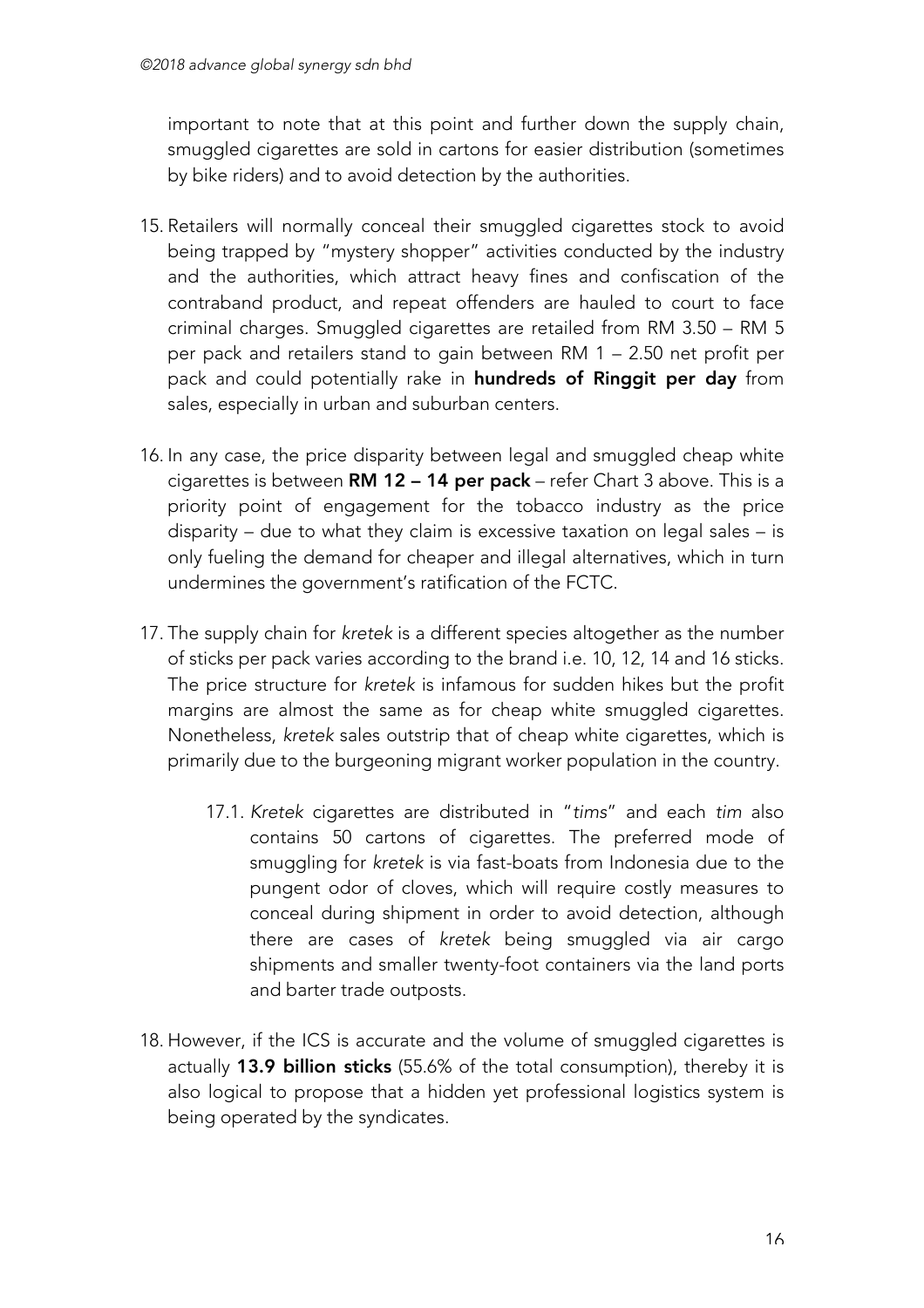18.1. Even for the "Big Three" players in the market, the cost of distribution and marketing runs into hundreds of millions of Ringgit each year, and yet their combined volume is less than that of smuggled cigarettes – in fact, the brand "John" is the best-selling cheap white and its volume is reportedly the bigger than "Dunhill", the top legal brand by share in the market, which is owned and distributed by BAT.

### **Intervention**

- 19. Since 2002, the tobacco industry has actively engaged in intervention activities to stem the inflow of smuggled cigarettes or "illicit trade". Their approach was structured and in accordance to their Anti Illicit Trade ("AIT") agenda, which focused on the following pillars: -
	- 19.1. Regulation
	- 19.2. Enforcement
	- 19.3. Awareness
- 20. It should be noted that the industry forged close working relationships with the relevant enforcement agencies in pursuit of a common enemy, as they invested heavily in awareness campaigns and intelligence support services to bolster the efforts of the enforcement agencies, namely RMC and MDTCC, based on their jurisdiction and purview over illicit trade.
- 21. Towards the end of 2012, the industry coalition or CMTM began to rupture as member companies pursued individual interests on the back of their joint engagement program with the Government. The volume of illicit trade began to increase exponentially and it was obvious that their efforts in supplying intelligence and other support were not bearing fruit. The enforcement agencies also began to push back stating that the strategy devised by the industry was only consuming vital resources with no tangible results to show.
	- 21.1. The tobacco industry ran several projects with the intention of procuring the intelligence on the syndicates and their modus operandi, in an attempt to destabilize the supply chain, but the effort proved too costly and too risky to be continued indefinitely. This included port monitoring, "middle triangle" (distribution) investigations and "mystery shopper" initiatives at retail level.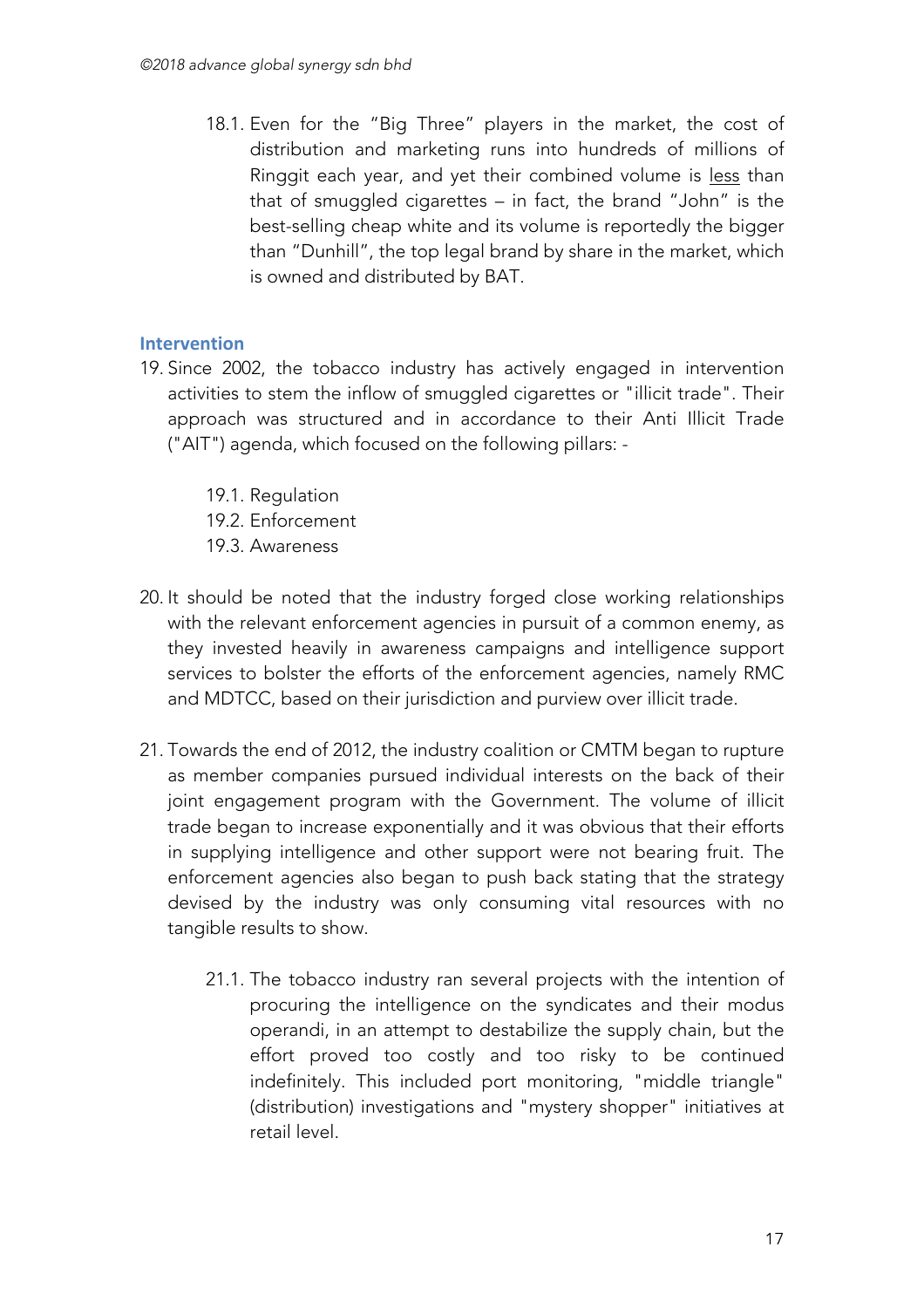- 21.2. There was also an ongoing initiative to submit information on suspected retail points to RMC and MDTCC, which by far was the longest joint initiative between the industry and the enforcement agencies. In essence, despite the voluminous information that was furnished, the agencies could not meet the required numbers to make a dent on the point of sale – simply because they did not have the resources to do so. There was also escalating political backlash due to retail associations complaining that the enforcement raids were heavy-handed and unreasonable.
- 21.3. The MOH also turned a deaf ear to the tobacco industry and continued to press for compliance to the FCTC by increasing excise rates almost year on year, further exacerbating the price disparity between illicit and legal cigarettes. It is commonly known that the MOH naturally opposes any joint initiative to assist the tobacco industry as they view it to be contrary to the spirit of FCTC.
- 22. In 2014, CMTM disbanded and the entire AIT structure collapsed onto itself, mainly due to internal malpractices in overseas interests of the member companies. The local tobacco players reeled in all the expenses that was earmarked for AIT projects and focused instead on engagement with the regulators to try and garner political support in their war against illicit trade. By withdrawing whatever little intelligence they provided on the illicit supply chain, the enforcement agencies could only continue with retail level intervention to the best of their capabilities.
	- 22.1. The extent of enforcement actions was also limited to the violent responses from syndicates whose goods were seized during transportation or in storage. To-date there has been no less than ten (10) incidents where government officials have been harassed, intimidated and even where property was destroyed by arson in retaliation to enforcement actions.
	- 22.2. Another stumbling block to effective enforcement was meddling from politicians who godfather-ed the syndicates and would interfere in ongoing investigations and even disrupt prosecutions to protect their affiliates. This was frequently cited as the main reason behind enforcement agencies damp response towards smuggling in general.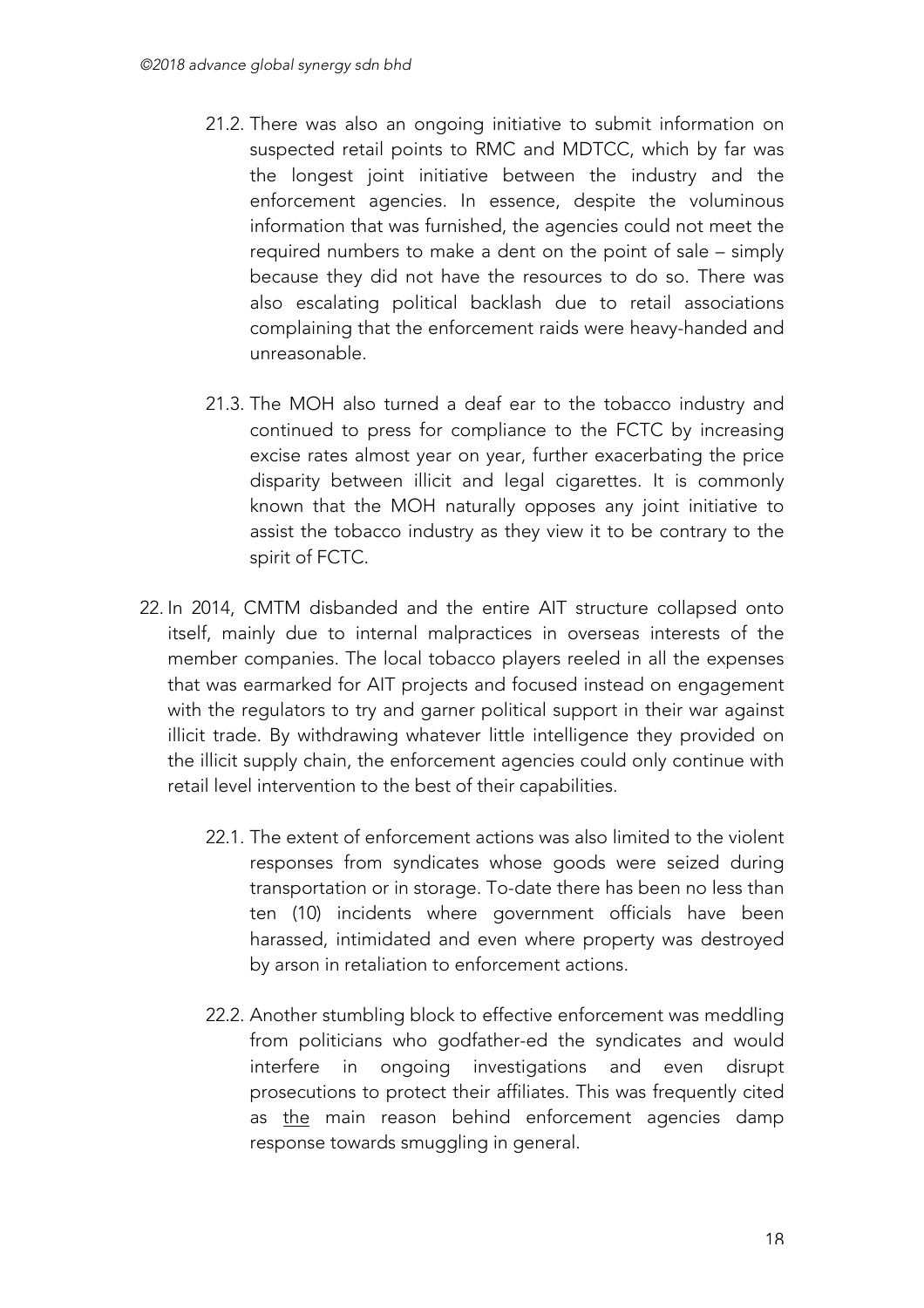- 23. 2015 proved to be the most arduous yet for the tobacco industry as the Government increase the excise rate to almost twice the previous increase i.e. almost doubling the rate, and this whether directly or indirectly contributed to the biggest increase of illicit trade in the last ten (10) years. The industry reeled from losing more than 55% market share to illicit trade, wiping out billions of Ringgit in potential revenue.
- 24. More recently, towards the end of 2017, the Minister of Finance II (MOF II) tabled an amendment to the Customs Act 1967 that enabled RMC to prosecute retailers not only for possession of smuggled goods or contraband, but also for the intent to sell – a double-whammy in all regards for retailers. The outcome of this amendment seemingly did nothing to stem the steep incline of illicit trade, again reaching unprecedented levels towards the end of 2017. It remains to be seen whether this amendment had any impact on the sale of smuggled cigarettes as the first wave report of the ICS will only be due to be released in May/June 2018.
- 25. At this point, it is also unclear if the tobacco industry will continue with the ICS due to such lukewarm response from the Government towards their plight. Sources close to industry insiders claim that the legal tobacco players have thrown in the towel and are preparing to withdraw altogether from the Malaysian market, choosing to operate instead through distributors and agents for the sake of keeping a semblance of market presence.

### **The beer and liquor industry**

- 26. Smuggling of beer and liquor are quite distinct from the challenges faced by the tobacco industry namely because the smuggled product is actually their own brands, which were manufactured for distribution in other countries – what the industry itself terms "grey market" issues.
	- 26.1. Liquor also faces the issue of counterfeited product, which has been steadily improving in terms of quality. Illegal bottling facilities continue to be surfaced by the MDTCC with the aid of service providers (agents) appointed by the brand owners to provide market sanitization services.
- 27. In 2015, the beer industry taking a cue from the tobacco industry and finally acquiescing to RMC's request for them to set-up a market vigilance initiative, began to procure intelligence on illegal liquor outlets and submit them to RMC for retail enforcement.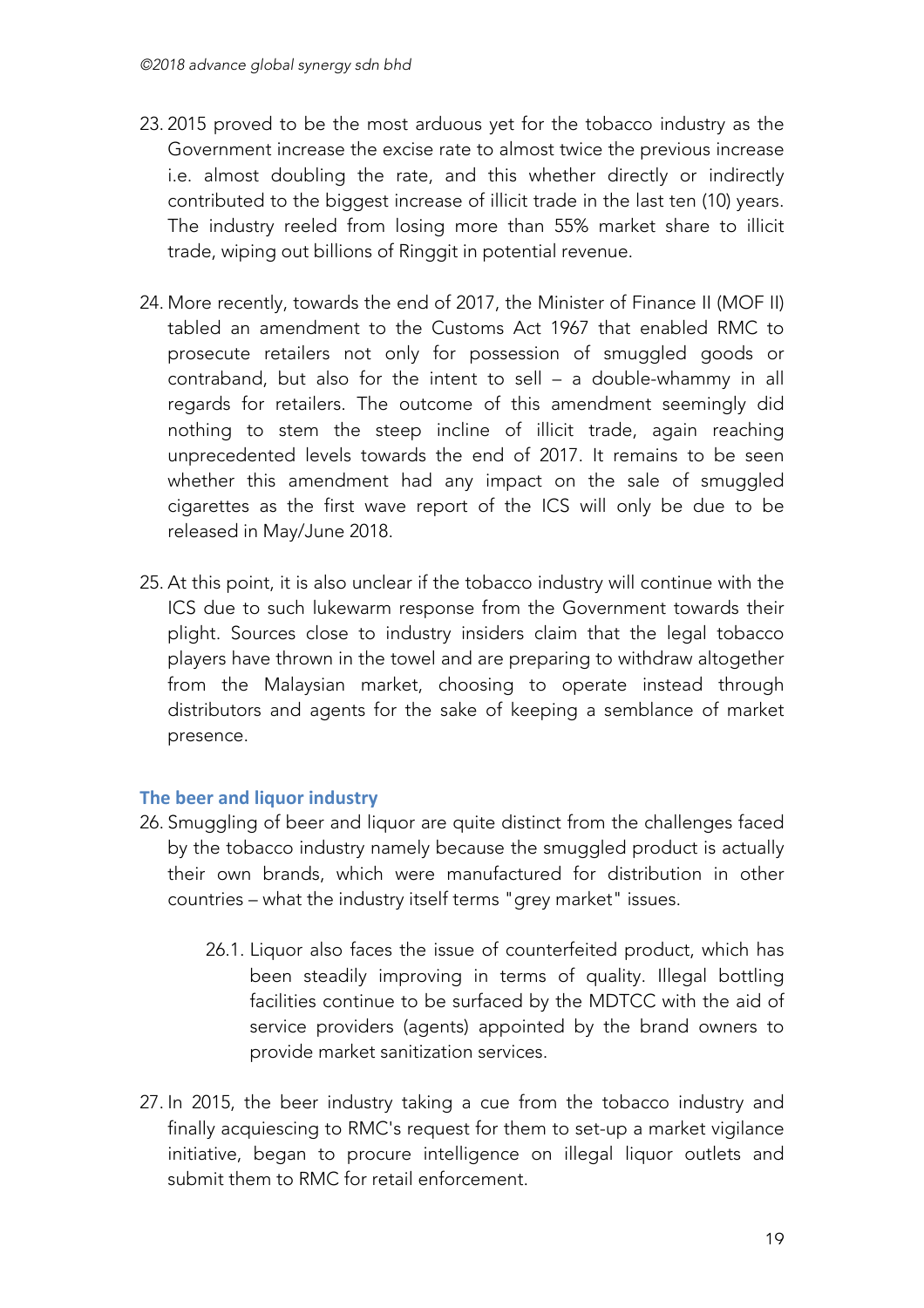- 27.1. The industry claimed that the domestic market was being tainted by smuggled long cans (500 ml cans) sold below the legal price. This initiative was quickly rebuked by RMC as the containers of beer being seized at port level were all local brands intended for other markets and duty-free outlets.
- 27.2. After a few months of implementation, the joint initiative between the two largest beer brewers and distributors in Malaysia came to a grinding halt with a red-faced beer industry claiming RMC was on a witch-hunt to penalize them over the "grey market" problem, further compounded by the burning issue of back taxes that RMC was demanding payment for.
- 28. The beer industry continues to garner strong market sales locally, posting bumper profits year on year despite the dozens of containers impounded and hauled up by RMC for infringing the Customs Act 1967.
- 29. The liquor industry however is more concerned over brand image and reputation due to the nature of its product, which is intended for consumption via ingestion. They continue to engage agents and service providers to scour the market for distribution of illicit goods and pay handsome rewards for its seizure and destruction.
- 30. Since there is no means of measuring the size of smuggled products in the domestic market – such as the ICS – the only method of analyzing the impact of smuggling on the industry is to measure and compare the volume of seizures year on year, and the numbers are steadily increasing.

#### **A link between cigarettes smuggling and terrorism funding?**

- 31. By its nature alone, smuggling is the most profitable illegal venture in terms of gross income per unit of contraband, with tobacco, beer and liquor the front-runners of the list. Due to this disproportionate rate of income, many criminal syndicates are involved in smuggling to boost their illegal revenue – whether by providing "security" services to the actual smugglers or by evolving into smugglers in their own right.
- 32. There are countless opinions from respected leaders in the intelligence and crime prevention community that argue there is a hidden link between the phenomenon of smuggling and terrorism funding, whereby smuggling is lucrative and ideal for their modus operandi. This general consensus however has not been completely proven and investigations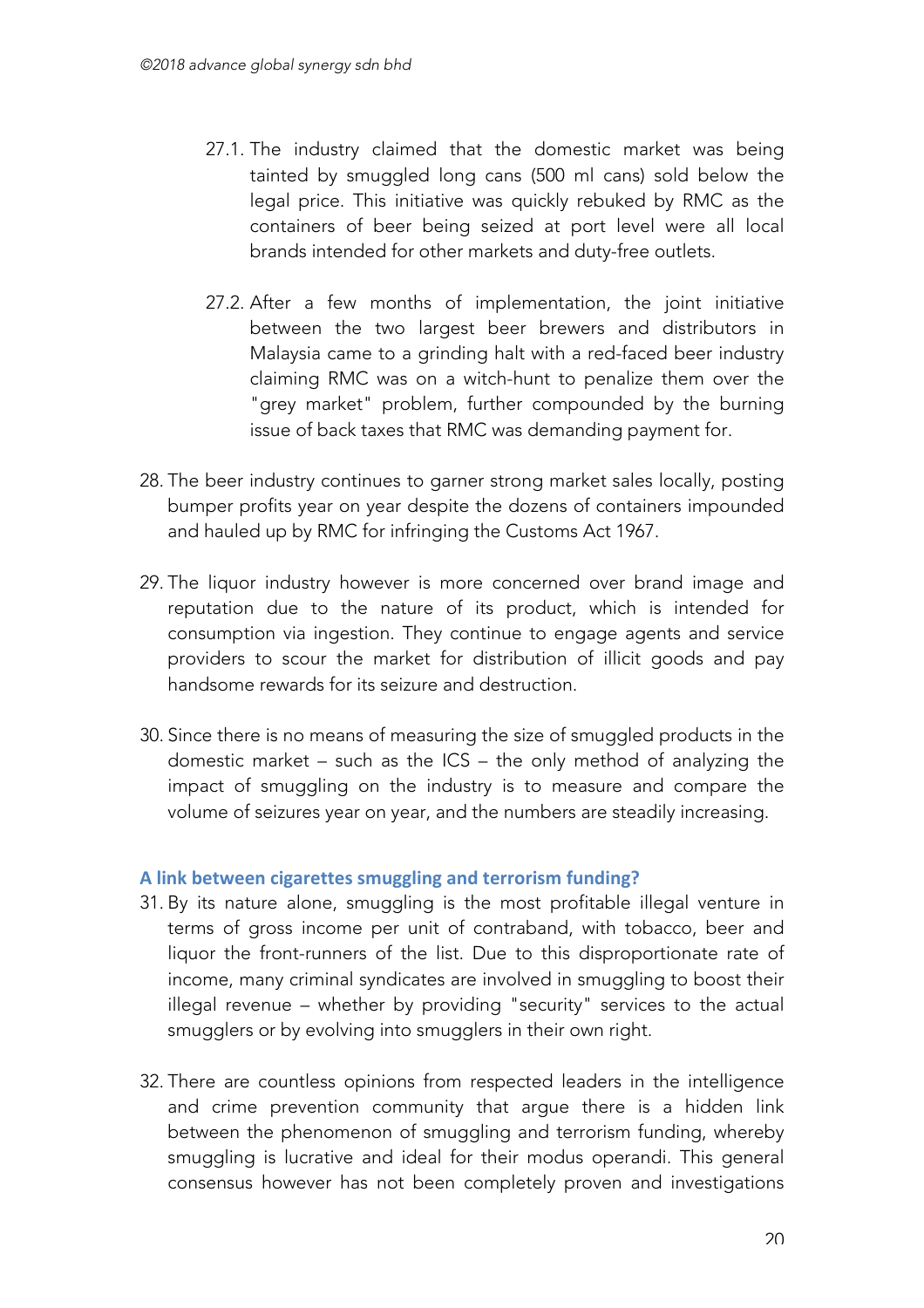are still ongoing to identify the enablers of the financial transactions between the smugglers and known terrorist groups.

- 33. In Malaysia, whether or not politically correct, smuggling seems to have a broad participation from all major ethnic groups from the top to the bottom of the supply chain, and that is not taking into account the funders and "godfathers" who remain shadowy and strenuous to connect to the syndicates.
- 34. There is however a possibility that the smugglers who operate over the Thai-Malaysia border and the *tekong* involved in fast-boats smuggling across the Straits of Malacca and the Sulu Sea are linked to extremist and potentially terrorist splinter groups operating in this region, and the same individuals are also responsible for piracy and kidnap for ransom incidents in recent years.
	- 34.1. In 2017, the Police scored a triumph against a smuggling syndicate that was terrorizing its personnel along the Thai-Malaysia border – the "Pak Su" gang. The leader and his main cabal were all arrested and hauled to court using the Special Offences (Security Measures) Act 2012 ("SOSMA 2012"). The case is still ongoing but it seems that the syndicate's grassroots have stepped up to fill the vacuum left by their leaders quite effectively, this time more cautious and more organized in their operations.
- 35. Due to the demanding workload of identifying and prosecuting the "shadow" leaders of the syndicates, the enforcement agencies in general are committed towards destabilizing the supply chain by draining it of their most critical resource – cash. Whether or not this strategy will successfully reduce the levels of smuggling is yet to be seen but the numbers continue to stack against their efforts. Many observers view this strategy as mere window dressing and not addressing the core or root cause of smuggling i.e. the demand for cheap cigarettes.

# **Chapter 8 … Recommendations**

1. There are several recommendations that are believed will effectively reverse the trend of illicit trade and return volume to the legal market where it can be properly regulated and controlled.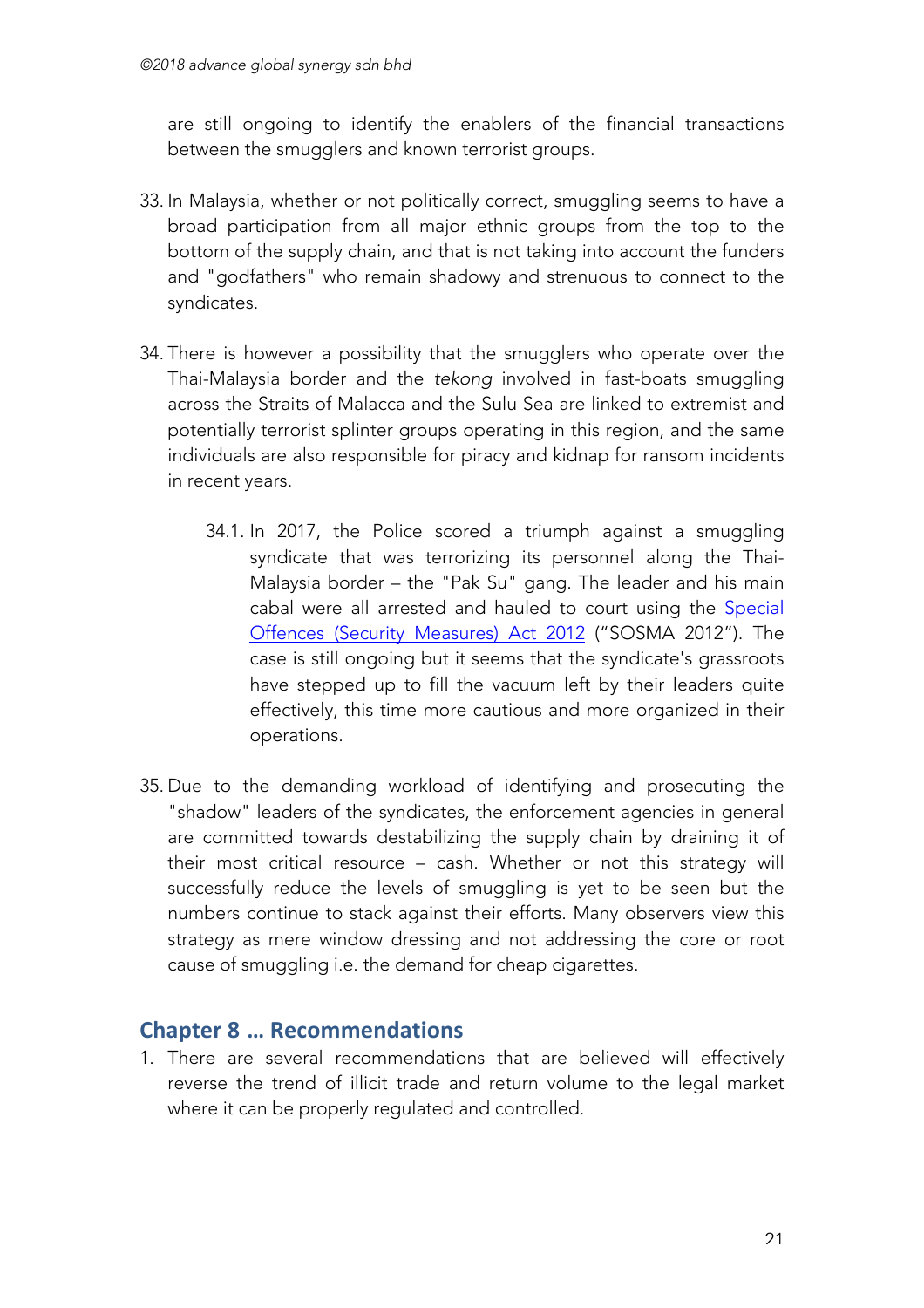- 2. It should be discerned by all stakeholders that the issue of smuggled cigarettes in essence concerns the smoking incidence of Malaysia, and not the tobacco industry. Whereby it is projected that easy access and the cheap price of smuggled cigarettes will encourage smoking among youths and directly impact upon the national healthcare budget, which will rise in tandem due to the cost of treating non-communicable diseases ("NCD") potentially devolving into the No.1 public health concern.
	- 2.1. If left unchecked on its current trajectory, the revenue derived from taxation of legal tobacco players will barely compensate the cost of treating NCD on a national scale, which means the Government will have to either foot the bill entirely or find alternative means of funding treatment, including introducing specific medical cover for smokers.
	- 2.2. A recent telephone survey undertaken by Universiti Sains Malaysia ("USM") under the sponsorship of MOH and RMC discovered that the prevalence of smoking among youths is currently at worrying levels (…%) and that the majority of respondents have heard of or are smoking smuggled cigarettes (…%). *(This survey was only shared within regulatory circles and is yet to be released to the public.)*

## 3. Dialogue.

- 3.1. The government and the tobacco industry must return to the discussion table and hammer out their differences for the sake of the nation's future. The issue of smuggled cigarettes is too large to simply disappear overnight as there is too much at stake for the syndicates raking in millions annually.
- 3.2. The beer and liquor industry are strongly encouraged to participate as it is believed that the syndicates, currently dabbling in both types of contraband, will naturally shift their focus to the more "convenient" of the two due to increased enforcement pressure on smuggled cigarettes. It is within bounds to state that both industries must combine efforts in combatting smuggling in general if they are to continue operating profitably in Malaysia.
- 3.3. The issue of illicit trade and smuggling in Malaysia has received keen attention from overseas investment managers and private equity groups, who are fixed on the question of whether the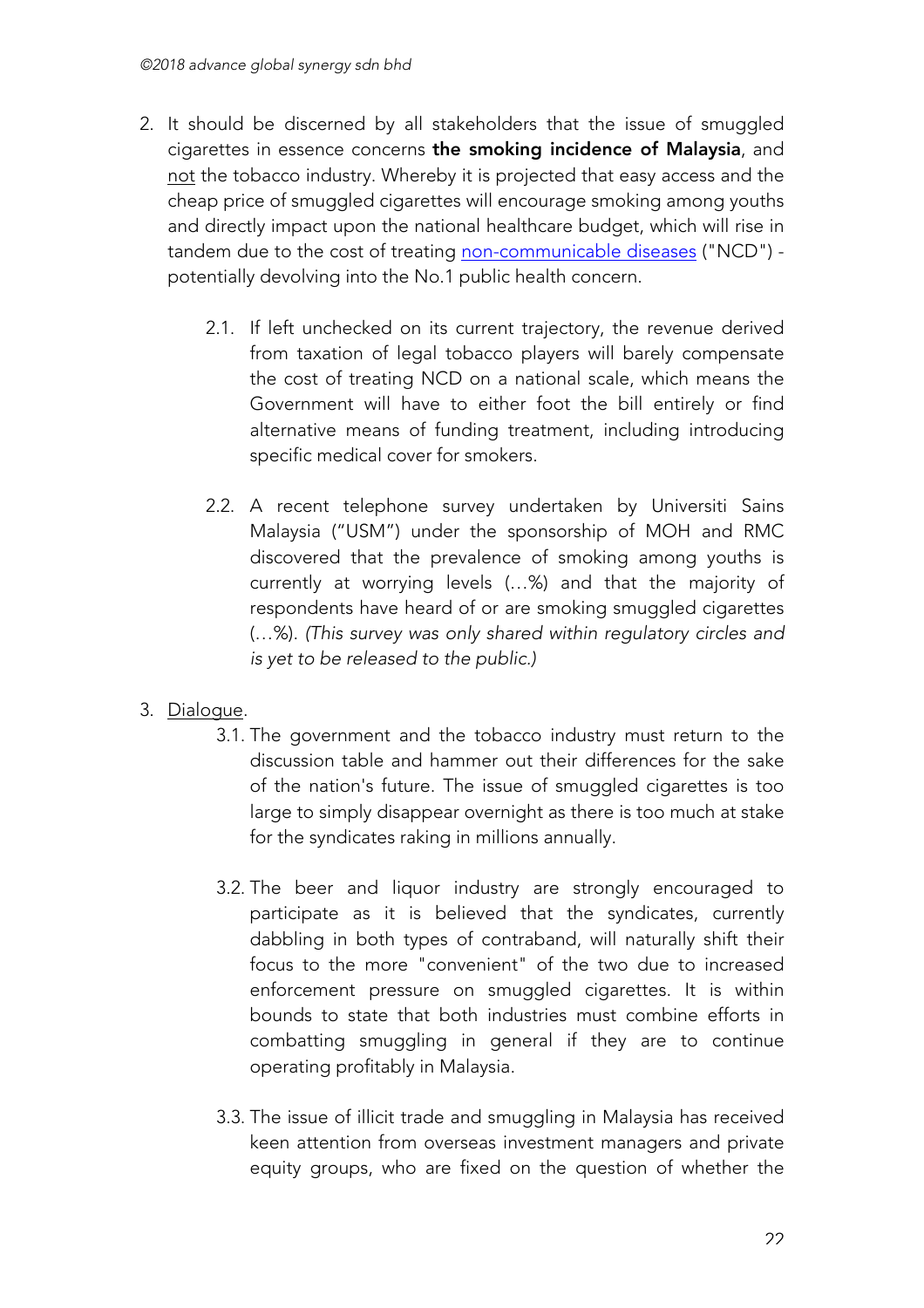Government will take any measures to curb the illegal activity and support the industries operating here. It is undisputed that tobacco, beer and liquor are the darlings of investors and the Malaysian market has always been a favorable investment ground.

- 3.4. One particularly prickly issue will be tax or more specifically excise, as another increase would all but put an end to the legal tobacco industry, already hobbling from massive loss of sales. Although a bitter pill to swallow, a tax moratorium has to be implemented in order for the market to correct itself whilst enforcement and preventive activities are being rolled-out.
	- 3.4.1. Although some quarters may argue that this notion is contrary to the FCTC but an argument can be made that such notions are only applicable where there are no external forces disrupting the normal progression of business.
	- 3.4.2. In this context, the influx of smuggled cigarettes is a matter of national security as on a larger scale it impacts upon the Government's capability to protect its sovereign borders. Thereby, the failure to address the steep incline of illicit trade falls squarely on the Government's shoulders as the industry and other stakeholders have repeatedly highlighted it.
- 3.5. In our opinion, the progressive implementation of the FCTC needs to be put on hold temporarily so that the larger, more pressing issue of smuggling can be sufficiently addressed. Though the use of tax as an economic tool to deter smoking is not denied, it should be also accepted that the tax is only deterring from the legal brands and moving the smoking consumers towards cheaper, more accessible alternatives, which negates the intention of imposing the tax to begin with.

### 4. Enforcement.

4.1. The enforcement authorities are in need of dire support if they are to effectively reduce smuggling and manage it at acceptable levels in the future. Currently, the RMC is doing its level best to clamp down on suspicious shipments through the ports and this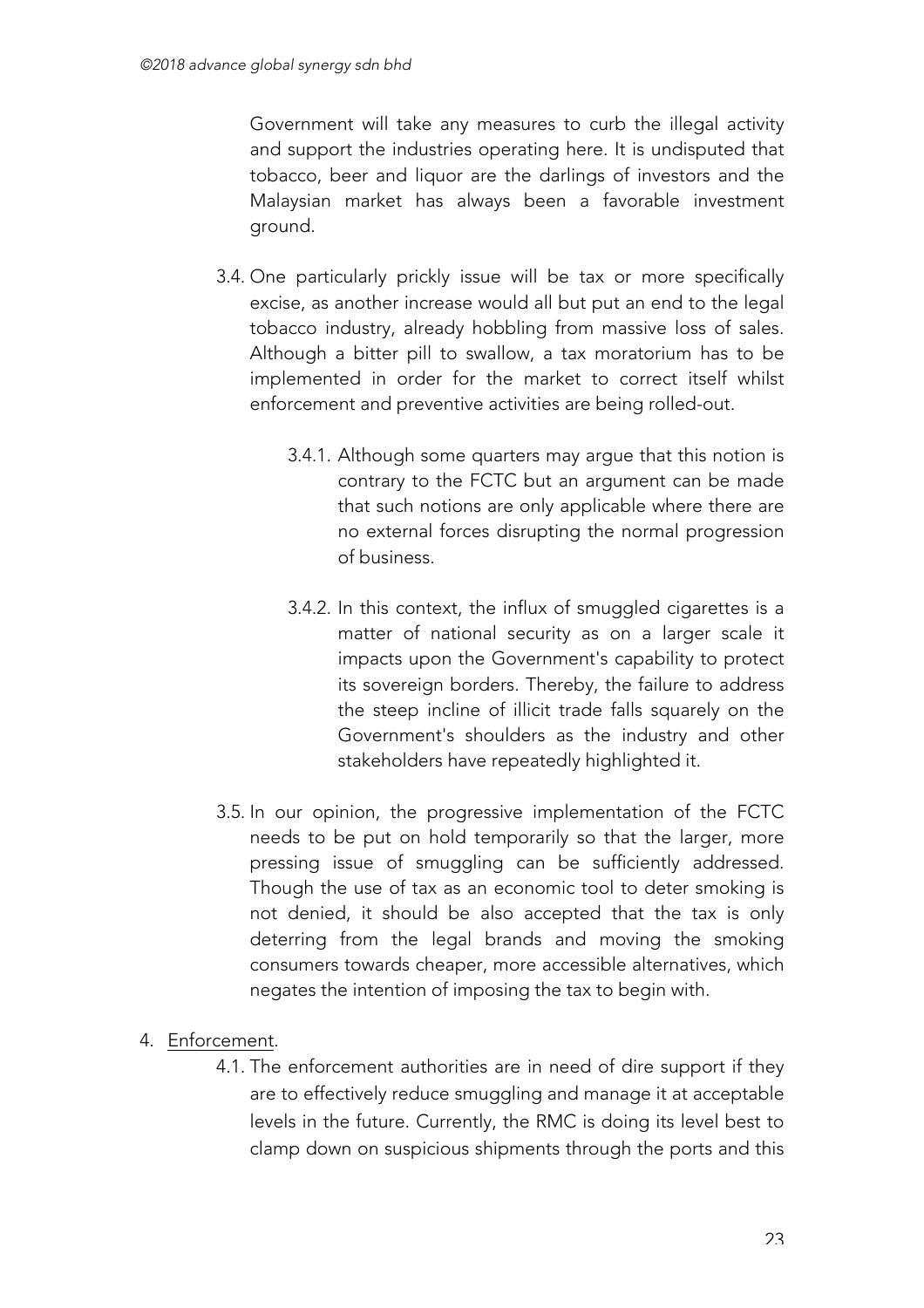may have long term effects on the supply chain if not for porous borders and smuggling by sea.

- 4.2. The physical aspect of smuggling needs to be tackled simultaneously from all points of entry in order to suppress the incoming volume, which will lead to a natural drainage of domestic stocks.
- 4.3. The impact of multi-angle enforcement is actually advantageous for the Government not just for the reduction in smuggling but also because the consumers will be faced with scarcity of cheap cigarettes, leaving the option of only the legal tobacco products to choose from. This is already a step in the right direction as the high price of legal cigarettes will eventually deter smokers for economic reasons – as intended by the FCTC.
- 4.4. Joint taskforce.
	- 4.4.1. It will be an uphill battle for RMC to tackle the issue of smuggling all on its own, not only due to lack of experience or resources but also because they are a revenue collection agency and their efforts are focused upon revenue activities, even more so now that the Goods and Sales Tax ("GST") has been abolished and the Sales and Services Tax ("SST") will be re-introduced come September 2018.
	- 4.4.2. To accelerate the response against illicit trade and smuggling in general, it is highly recommended that the RMC form a taskforce consisting of all relevant enforcement agencies and devise a fresh offensive strategy towards reducing the level of illicit trade and suppressing it to nominal levels thereafter.
	- 4.4.3. This taskforce should include the police (RMP), MDTCC, MACC, MOH and AKSEM at the very least, whereby the combined efforts will effectively dismantle the supply chain and flush out the key individuals behind the syndicates, for extended investigation and preventive measures.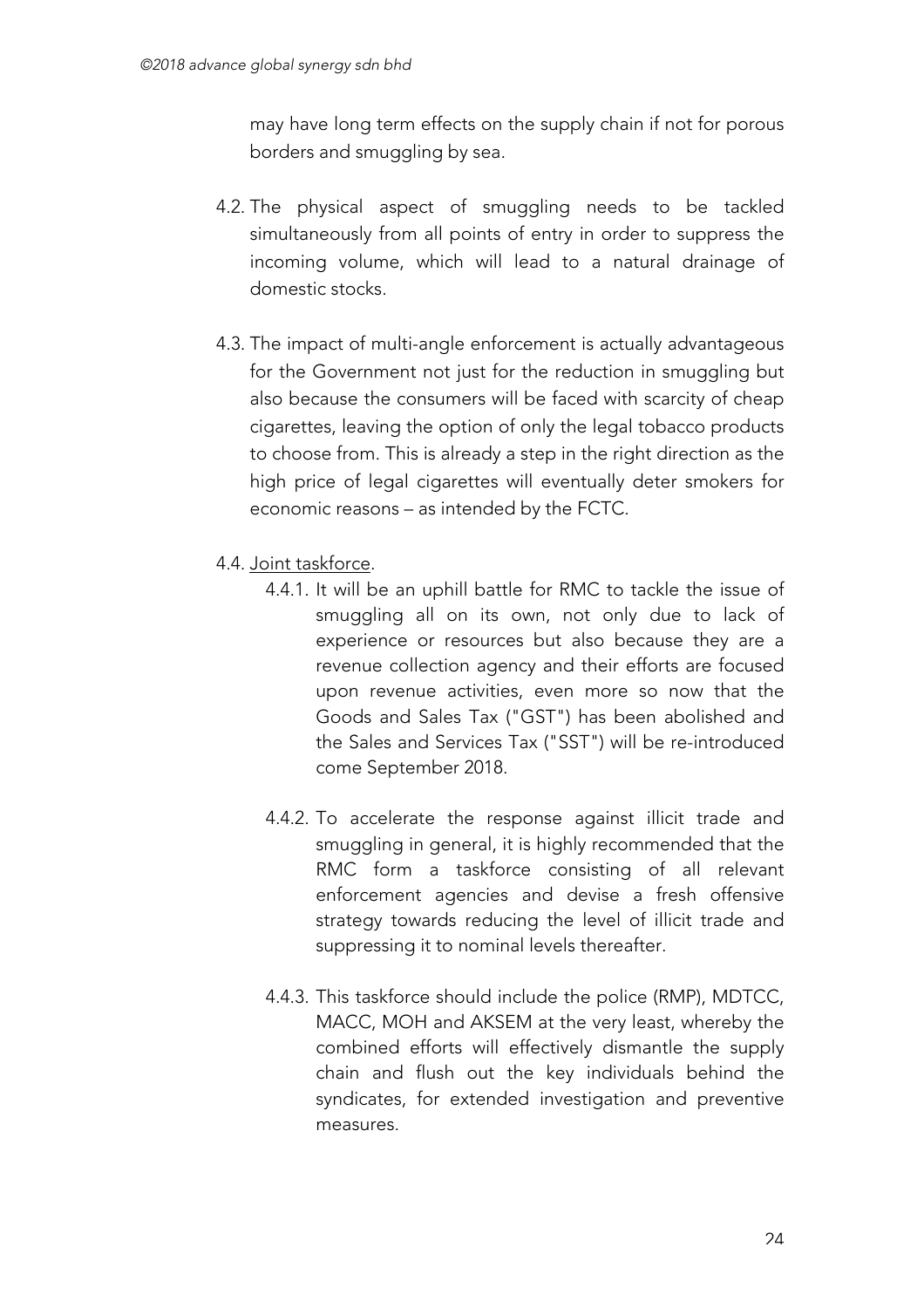- 4.4.4. Tactical response should also be improved with SWAT units being deployed to neutralize violent syndicates, whereby the presence of heavily-armed units will instill fear in would-be smugglers and act as an effective deterrent. This will also boost morale and embolden the enforcement officers and personnel as they can now retaliate justifiably towards dangerous threats.
- 4.4.5. This taskforce should also foster close ties with the enforcement agencies across our immediate borders to ensure alignment and support during covert enforcement actions, especially when in pursuit of the syndicates across international waters and "no man's land".
- 4.4.6. Taking a page from the newly formed *Pakatan Harapan* government, a council of advisors could also be appointed to guide the taskforce in ensuring the most desirable results are attained from their collaborative efforts. The advisors themselves may be retired senior enforcement officers and content experts, to ensure that the taskforce keeps their "eye on the prize" at all times and delivers the expected results within the allotted timeframe.
- 4.5. Intelligence.
	- 4.5.1. Targeted intelligence gathering is crucial towards dismantling supply chains as it provides optimal results for minimum effort expended, ie strategic points and links in the supply chain can be targeted and neutralized to prevent supply from reaching the downline distributors and retailers.
	- 4.5.2. Although "old school" surveillance is still considered the best method of procuring reliable intelligence, this method is also known to be costly and without guarantee of success. In order to effectively cripple an organized crime syndicate, vital intelligence needs to be procured from the "inner circle" and this involves the implementation of special measures to safeguard the life of informants and their families, over and above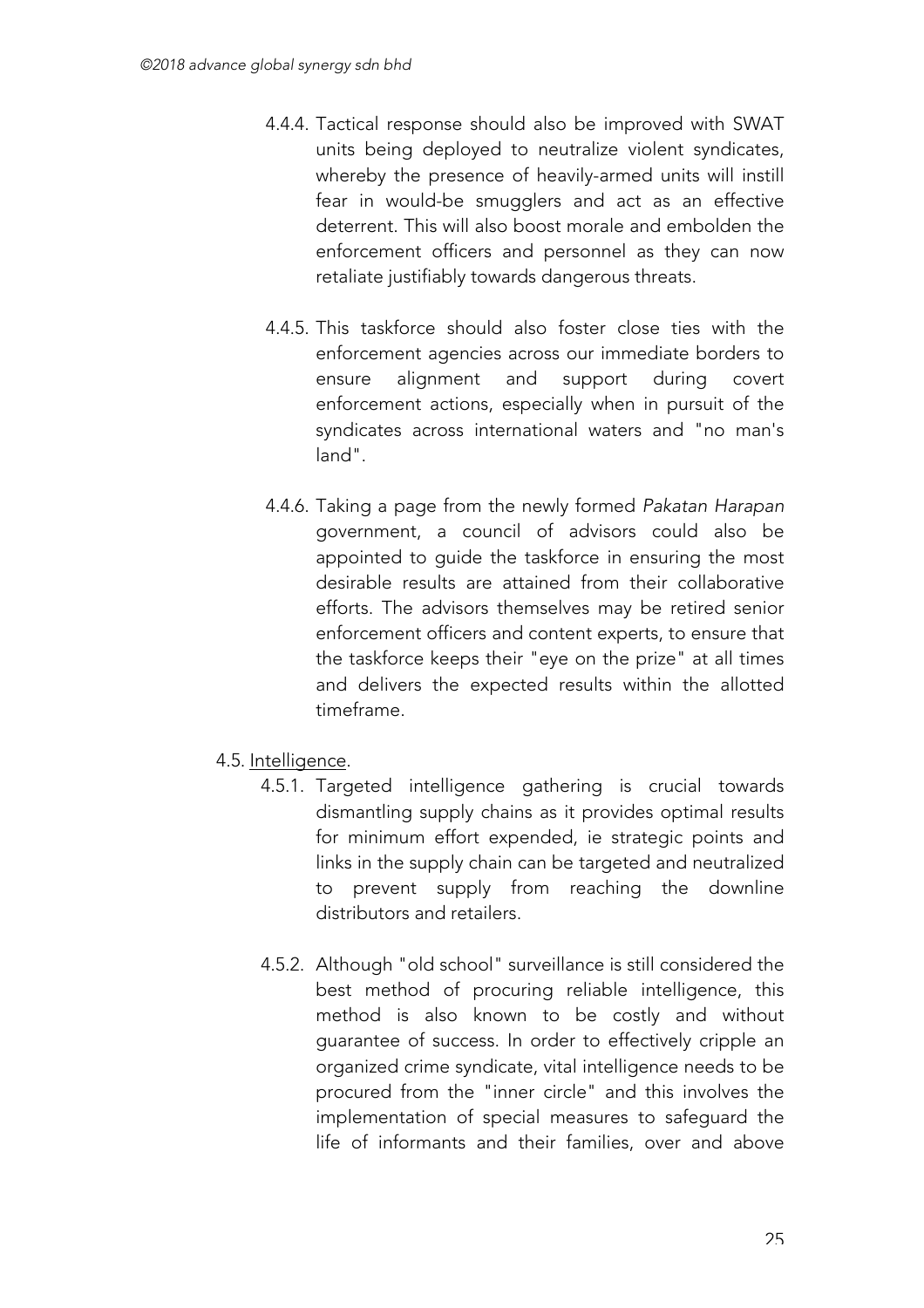those provided for under the Whistleblowers Protection Act 2010.

- 4.5.3. Most enforcement agencies maintain their own internal funding specifically for informant management, which mainly consists of rewards and allowances to keep their registered informant motivated towards the objective. However, in recent years the informant fund has considerably reduced in size and in quantum, causing potential informants to withdraw due to what they view as disproportionate compensation for the risk they're undertaking.
- 4.5.4. It is our professional view that the Government should not be solely responsible for the upkeep of this informant funding and that corporations and organizations with vested interests should also contribute towards its goal. Corporations especially stand to gain from the effective suppression of smuggling as they're own products will enjoy increased sales due to demand shifting back, driven mainly by necessity.
- 4.5.5. We recommend that the tobacco, beer and liquor industries sponsor the informant fund to ensure that whistleblowers are sufficiently protected and compensated for their efforts. However, certain safeguards must be instituted to prevent meddling from the donors or even abuse by the administering body.

### 5. Awareness.

- 5.1. By far the most important objective is to address the issue of smoking among the Malaysian public, and in the context of the white paper, that will be to tackle the availability of cheap cigarettes in the marketplace.
- 5.2. Although enforcement efforts will largely contribute towards the reduction of cheap cigarettes volume in the domestic market, the demand for it will not abate unless smokers are educated towards rejecting it, whether consciously or not.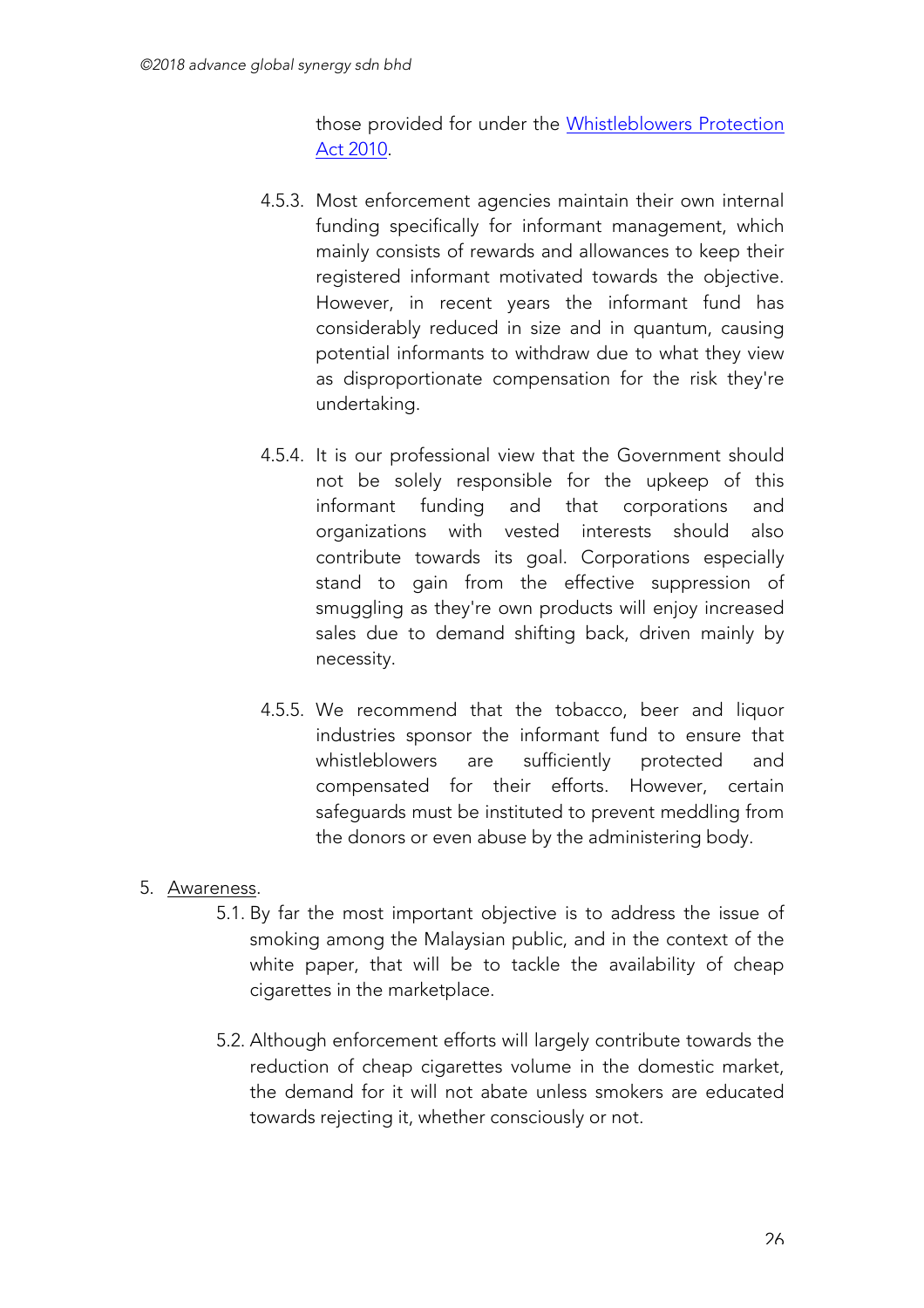- 5.3. Australia and the UK have both implemented plain packaging in an effort to make cigarette packs less appealing to consumers, but the initiative backfired when counterfeit plain packets began to surface nationwide and "steal" legal sales as a cheaper alternative. The uniform packaging made it notoriously difficult for law enforcement officers to detect and in the end, the policy is facing abolishment due to massive public outcry over the waste of funds and impact on the legal tobacco players.
- 5.4. There is no one solution to the matter of increasing awareness and the "*Tak Nak Merokok*!" campaign run by the MOH should be reviewed to broaden its scope and implementation. Smokers in general rarely quit smoking unless there's an emotional sentiment powerful enough to overcome their addiction, and this usually comes through support groups and targeted incentives that will help them along their recovery process. For all intents and purposes, smoking should be treated as any other addiction in order for it to be successfully contained among the adult population.
- 5.5. To-date the tobacco industry in Malaysia has only rolled-out campaigns to "demonize" the illicit trade and by teaming up with RMC conducted a nationwide roadshow at selected locations to garner public support. However, their efforts barely delivered any results as retailers are too dependent on the profits generated from the sales of the cheap smuggled cigarettes. Unless the issue is gradually stamped out and the retailers leveraged upon as the turning point for the prevention of illicit trade, it is foreseeable that the syndicates will only evolve to overcome the circumstances e.g. by offering higher rates of profit and providing protection to retailers in their distribution network.
- 5.6. Awareness is undoubtedly the key towards ensuring that our smoking prevalence does not increase in the future and it should be holistically planned and implemented so as to touch the hearts and minds of the consumers and public at large. The cost of awareness campaigns in that regard is expected to be marginal against the potential surge in healthcare expenditure if the problem is not nipped in the bud.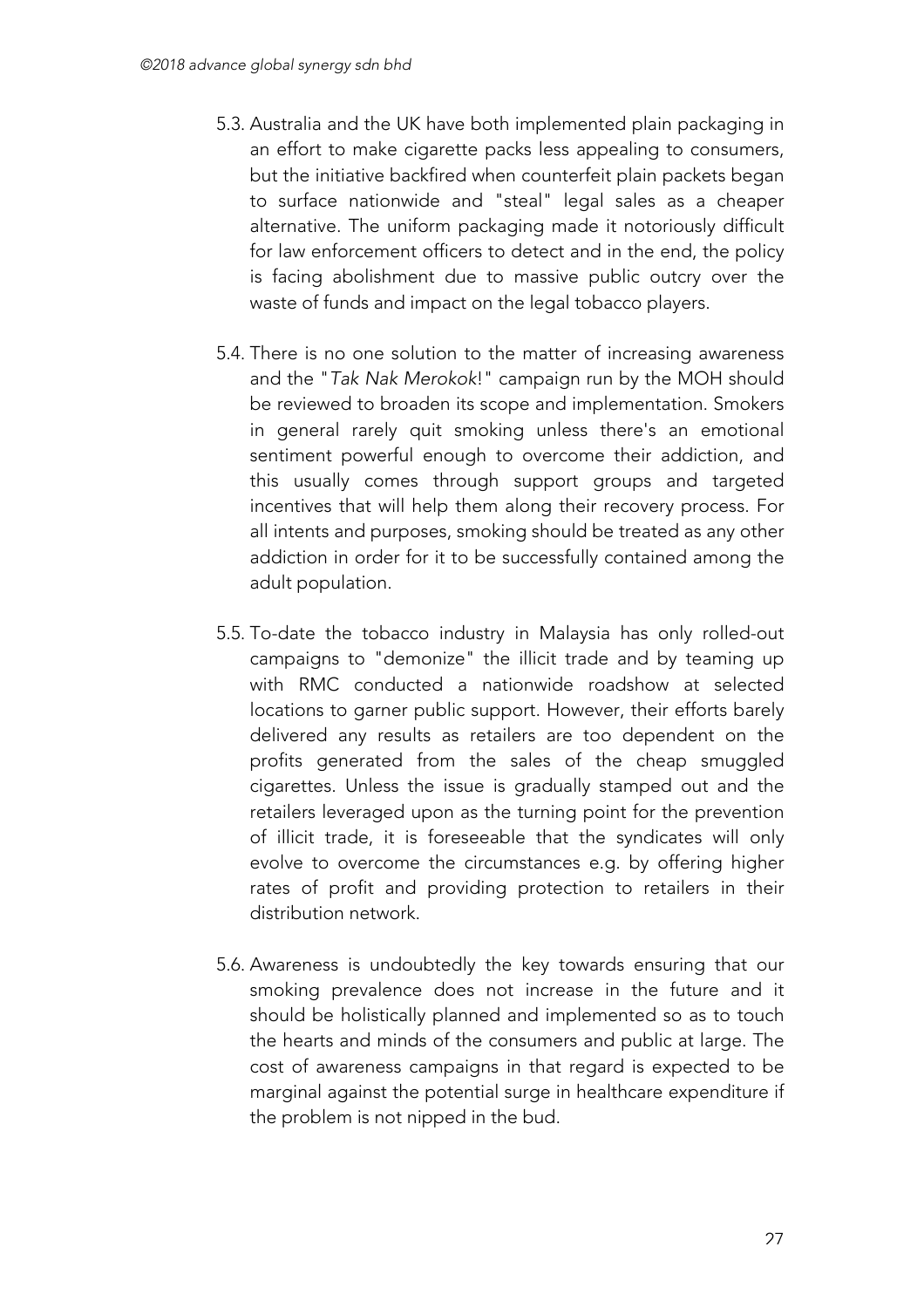# **Chapter 9 … Conclusion**

- 1. The issue of illicit trade is bigger and more critical than just the concerns of the industry caught in a headwind. The future of the nation will also be impacted as NCD among adults affects productivity and increase healthcare expenditure.
- 2. There are solutions available but it requires dialogue and strategic intervention from the relevant authorities with the support of the industries and other stakeholders.
- 3. The capability of enforcement agencies can be dramatically enhanced through a joint taskforce that is focused on clamping down the illicit trade and suppressing it to acceptable levels. The industry may be of critical assistance by extending support in the form of vital resources to ensure the success of the joint initiative.
- 4. The issue of taxation has to be resolved between the regulatory bodies and the industries in question. All stakeholders should appreciate the gravity of the issue at hand and work together to combat the threat before it escalates into long term issues affecting the national health barometer.
- 5. Awareness efforts should be reviewed and rolled out holistically to address the issue of smoking as an addiction. On top of deterring smokers and helping them quit the habit, the retailers should also be engaged as a vital part of the supply chain. They're participation and support of the scheme will ultimately deliver the final blow to smuggled cigarettes.

# **Chapter 10 … References**

- 1. "Illicit products leave tobacco firms gasping for air" by Kang Siew Li, The Edge Weekly, 24th April 2018.
- 2. "Illicit Trade in Malaysia: Causes & Consequences" by Adli Amirullah, Amirah Fazira and Ali Salman (IDEAS), 31<sup>st</sup> October 2017.
- 3. "Tobacco firms face a dim future" by Mark Rao, The Malaysian Reserve, 22nd August 2017.
- 4. "Government to stub out tobacco use by raising taxes further" by Tharanya Arumugam, The New Straits Times, 14<sup>th</sup> May 2017.
- 5. "Malaysia's taxation on cigarettes excessive" by Supriya Surendran, The Edge Financial Daily, 11<sup>th</sup> May 2017
- 6. "A losing battle against illicit cigarette trade?" by A Jalil Hamid, New Straits Times, 9<sup>th</sup> April 2017.